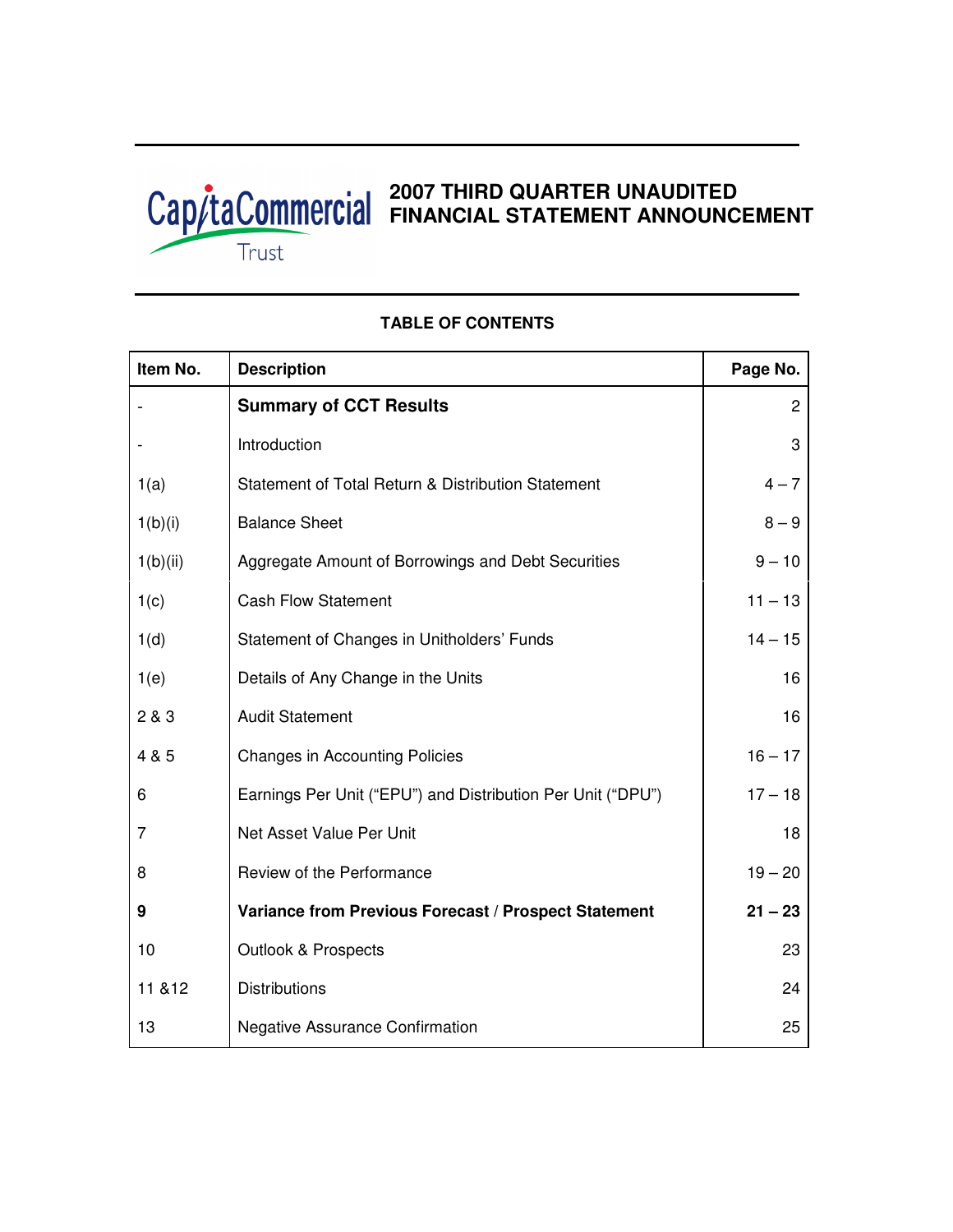|                                                                      | <b>FY 2006</b>    | <b>YTD Sep</b><br>2007 | 1 July 2007 to 30 September 2007 |                                  |                                |  |
|----------------------------------------------------------------------|-------------------|------------------------|----------------------------------|----------------------------------|--------------------------------|--|
|                                                                      | Actual<br>S\$'000 | Actual<br>S\$'000      | Actual<br>S\$'000                | Forecast <sup>1</sup><br>S\$'000 | Favourable /<br>(Unfavourable) |  |
| Gross Revenue                                                        | 152,229           | 174,497                | 59,726                           | 54,735                           | 9.1%                           |  |
| Net Property Income                                                  | 112,188           | 127,070                | 42,497                           | 39.816                           | 6.7%                           |  |
| Distributable Income                                                 | 78,872            | 88,080                 | 29.554                           | 26.046                           | 13.5%                          |  |
| <b>Distribution Per Unit (cents)</b><br>For the period<br>Annualised | 7.33c<br>7.33c    | 6.37c<br>8.52c         | 2.14c<br>8.49c                   | 1.90 $c^2$<br>$7.52c^2$          | 12.6%<br>12.6%                 |  |

# **SUMMARY OF CCT RESULTS (1 July 2007 to 30 September 2007**)

Footnotes

(1) The forecast for the period 1 July 2007 to 30 September 2007 is derived from the forecast shown in the CCT Circular to unitholders dated 15 August 2006 ("CCT Circular") for the equity fund raising to acquire Raffles City.

(2) In the CCT Circular, the forecast DPU was calculated based on an assumed issue price of S\$1.65 cents per unit for the equity fund raising to acquire Raffles City. With the actual issue price of new units at S\$1.68 cents per unit, the forecast DPU is re-calculated based on the actual number of new units issued.

**For a meaningful analysis/comparison of the actual results against the forecast as stated in the CCT Circular, please refer to Section 9 of this Announcement.**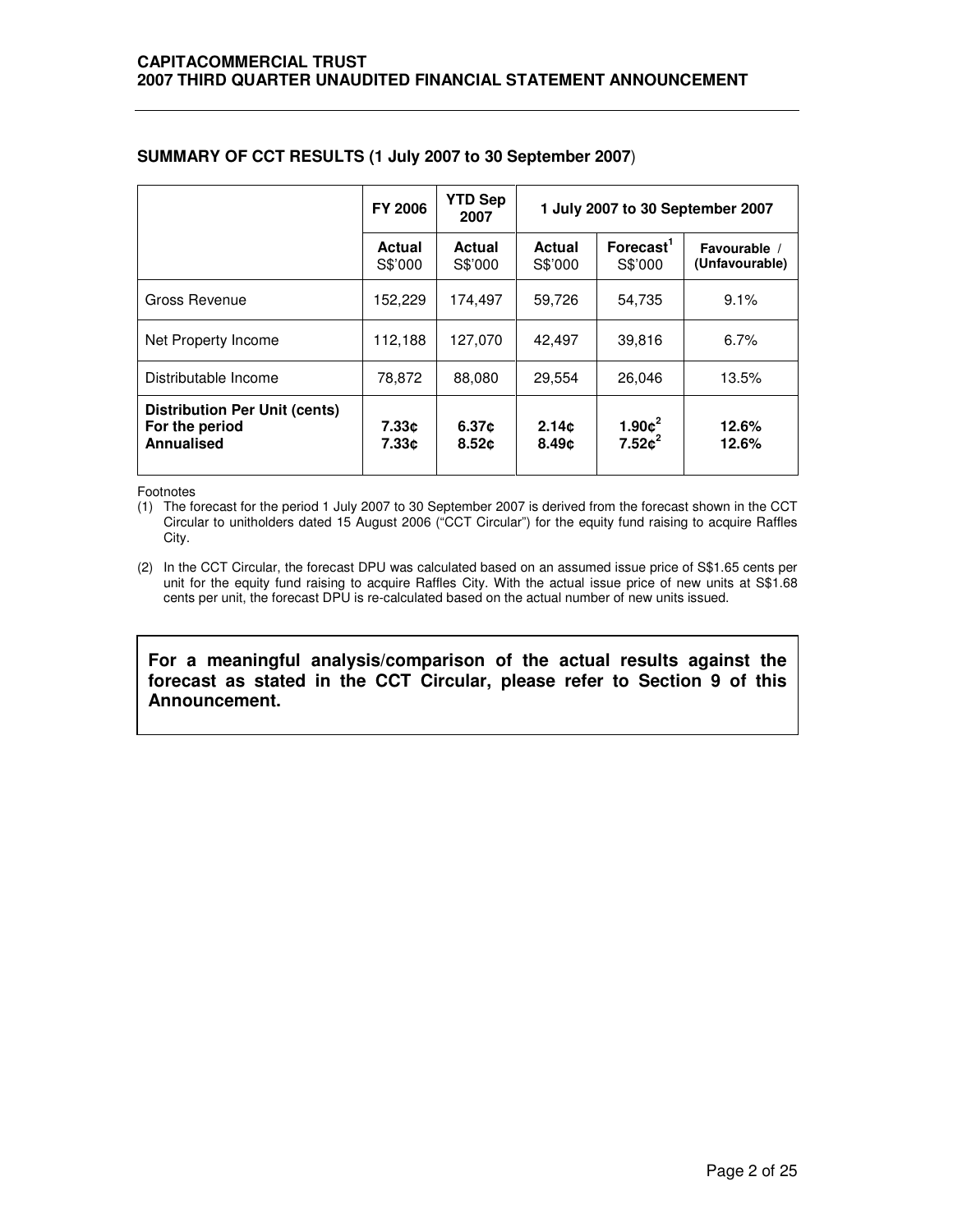### **INTRODUCTION**

CapitaCommercial Trust (CCT) was established under a Trust Deed dated 6 February 2004 entered into between CapitaCommercial Trust Management Limited (as manager of CCT) (the "Manager") and HSBC Institutional Trust Services (Singapore) Limited (as trustee of CCT) (the "CCT Trustee"), as amended by the first supplemental deed dated 15 July 2005, the second supplemental deed dated 20 April 2006 and the third supplemental deed dated 11 August 2006.

All the units were listed on Singapore Exchange Securities Trading Limited (the "SGX-ST") since the commencement of "when issued" trading in the Units on 11 May 2004. The Units began trading on a "ready" basis on the SGX-ST on 17 May 2004.

As at 30 September 2007, CCT owns Capital Tower, 6 Battery Road, HSBC Building, Starhub Centre, Robinson Point, Bugis Village, Golden Shoe Car Park and Market Street Car Park in Singapore. In addition, it owns 60% of RCS Trust, an unlisted special purpose trust established to hold Raffles City in Singapore. CapitaMall Trust owns the remaining 40% of RCS Trust. In Malaysia, CCT invested in the 100% junior bonds issued by Aragorn ABS Berhad ("Aragorn") and this was subsequently redeemed on 3 October 2007. In addition, CCT has a 30% stake in QCT as well as a 7.4% stake (with commitment of US\$20 million) in CapitaLand's first and largest Malaysian private real estate fund, the Malaysia Commercial Development Fund ("MCDF").

QCT is a Malaysia-listed real estate investment trust focused on acquiring and investing in commercial properties in Malaysia that provides long term sustainable income distribution and potential capital growth. The QCT units were listed on Bursa Malaysia on 8 January 2007.

MCDF is an opportunistic fund to invest in real estate development properties primarily in Kuala Lumpur and the Klang Valley, with an expected gross development value of more than US\$1 billion (about S\$1.5 billion).

On 20 July 2007, CCT entered into a conditional sale and purchase agreement with CapitaLand Selegie Private Limited ("CSPL") to acquire Wilkie Edge. The acquisition is on the expressed condition that CSPL shall have the option to require CCT to enter into an agreement for lease to facilitate the grant of lease of the serviced apartments component in favour of a party nominated by CSPL. On 29 August 2007, CSPL has exercised the option in favour of Ascott Scotts Pte Ltd. The acquisition is subject to the approval of the unitholders of CCT at an extraordinary general meeting expected to be held in November 2007.

On 22 August 2007, CCT invested additional RM69.1 million (S\$30.0 million) to subscribe to 45.4 million units in Quill Capita Trust ("QCT") and maintained its 30% stake.

On 8 June 2007, CCT entered into a conditional sale & purchase agreement with QCT for the proposed divestment of Wisma Technip. The divestment was completed on 3 September 2007.

Group results are after consolidating Aragorn and equity accounting interest in QCT and including its proportionate interest (60%) in RCS Trust on a line-by-line basis.

In the Trust results, the coupon income from Aragorn and the distribution income on a declared basis from RCS Trust and QCT are accounted for as "Investment Income".

On a recurring basis, as the quarterly results of QCT are not expected to be announced in sufficient time to be included in CCT Group results for the same calendar quarter, CCT Group will equity account the results of QCT based on a 3 month lag time.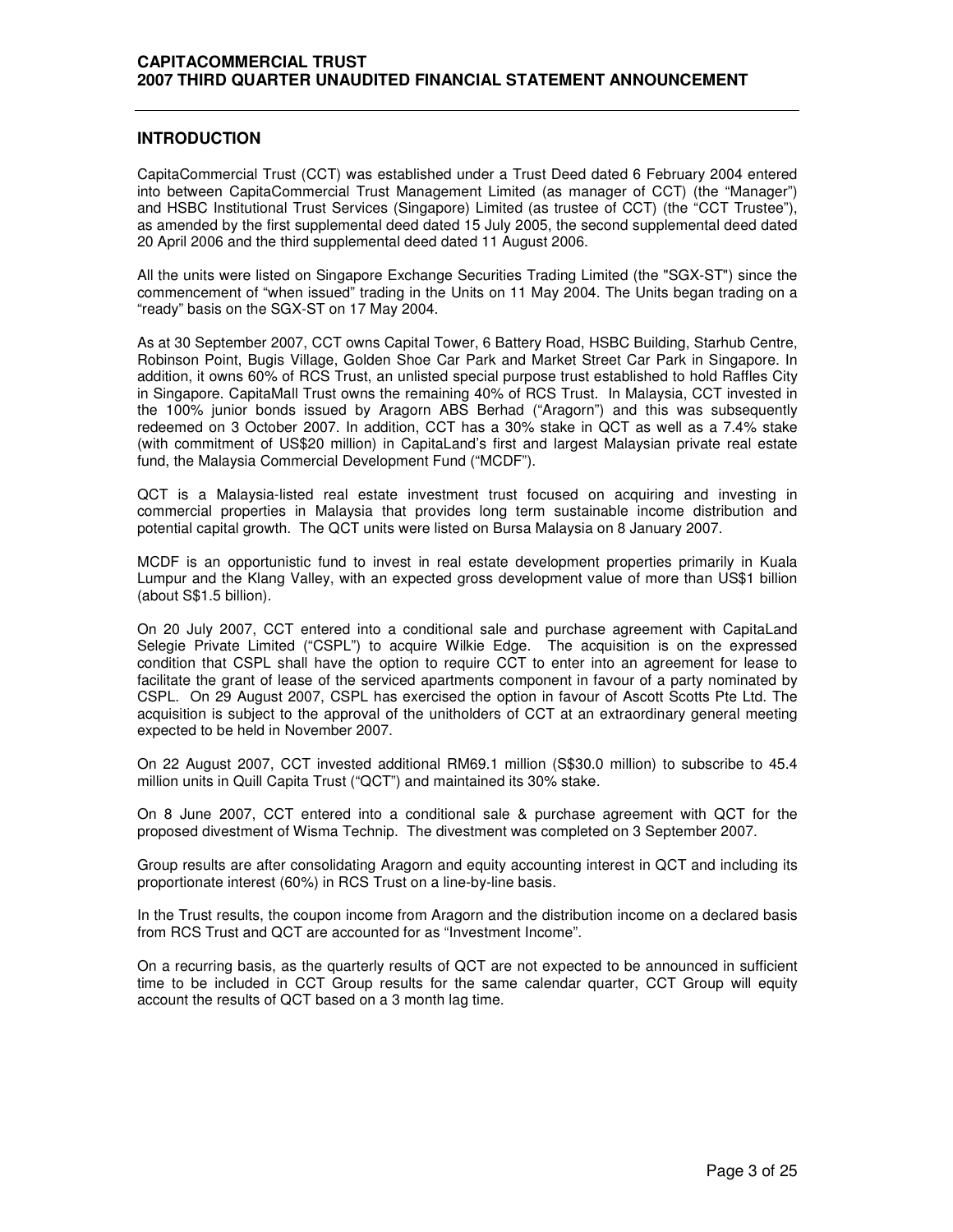|                                                         |                       | Group                 |             |                            | <b>Trust</b>               |             |
|---------------------------------------------------------|-----------------------|-----------------------|-------------|----------------------------|----------------------------|-------------|
|                                                         | 3Q<br>2007<br>S\$'000 | 3Q<br>2006<br>S\$'000 | Change<br>% | 3Q<br>2007<br>S\$'000      | 3Q<br>2006<br>S\$'000      | Change<br>% |
| <b>Statement of Total Return</b>                        |                       |                       |             |                            |                            |             |
| Gross rental income                                     | 54,215                | 33,919                | 59.8        | 29,611                     | 25,819                     | 14.7        |
| Car park income                                         | 4,133                 | 3,057                 | 35.2        | 3,365                      | 2,822                      | 19.2        |
| Other income                                            | 2,302                 | 1,609                 | 43.1        | 1,745                      | 1,366                      | 27.7        |
| Gross revenue                                           | 60,650                | 38,585                | 57.2        | 34,721                     | 30,007                     | 15.7        |
| Property management fees                                | (1,733)               | (995)                 | 74.2        | (707)                      | (622)                      | 13.7        |
| Property tax                                            | (6, 134)              | (3,096)               | 98.1        | (3,295)                    | (2, 437)                   | 35.2        |
| Other property operating<br>expenses                    | (9,576)               | (6, 209)              | 54.2        | (5,870)                    | (4,887)                    | 20.1        |
| <b>Property operating</b><br>expenses                   | (17, 443)             | (10, 300)             | 69.3        | (9, 872)                   | (7, 946)                   | 24.2        |
| Net property income                                     | 43,207                | 28,285                | 52.8        | 24,849                     | 22,061                     | 12.6        |
| Interest income                                         | 348                   | 231                   | 50.6        | 58                         | 210                        | (72.4)      |
| Investment income                                       |                       |                       |             | 13,896 <sup>2</sup>        | $3,958^2$                  | 251.1       |
| Loss from re-measurement of<br>derivatives <sup>3</sup> | (3,886)               | (7, 734)              | (49.8)      | (3,886)                    | (7, 734)                   | (49.8)      |
| Manager's management fees                               | (3,401)               | (1, 512)              | 124.9       | (1,764)                    | (1,028)                    | 71.6        |
| Trust expenses                                          | (1,316)               | (435)                 | 202.5       | (1,230)                    | (379)                      | 224.5       |
| Borrowing costs                                         | (12, 656)             | (7,904)               | 60.1        | (6, 512)                   | (5,832)                    | 11.7        |
| Net income                                              | 22,296                | 10,931                | 104.0       | 25,411                     | 11,256                     | 125.8       |
| Gain on sale of investment<br>property <sup>4</sup>     | 625                   |                       | Nm          |                            |                            |             |
| Share of profit of associate                            | 777                   |                       | Nm          |                            |                            |             |
| Total return for the period<br>before tax               | 23,698                | 10,931                | 116.8       | 25,411                     | 11,256                     | 125.8       |
| Income tax                                              | $(296)^5$             | $(51)^5$              | 480.4       | $\overline{\phantom{0}}^6$ | $\overline{\phantom{0}}^6$ |             |
| Total return for the period<br>after tax                | 23,402                | 10,880                | 115.1       | 25,411                     | 11,256                     | 125.8       |

### **1(a)(i) Statement of Total Return & Distribution Statement (3Q 2007 vs 3Q 2006) (For a review of the performance, please refer to paragraph 8 on page 19-20)**

## **Distribution Statement**

| Net income                                          | 22.296      | 10,931    | 104.0   | 25.411 | 11.256 | 125.8  |
|-----------------------------------------------------|-------------|-----------|---------|--------|--------|--------|
| Net tax adjustments <sup>'</sup>                    | 6,038       | 8.671     | (30.4)  | 4.143  | 8,132  | (49.1) |
| Other adjustments                                   | $1.220^{8}$ | $(214)^9$ | (670.1) |        |        |        |
| Income available for<br>distribution to unitholders | 29,554      | 19,388    | 52.4    | 29.554 | 19,388 | 52.4   |

 $\overline{\phantom{a}}$ 

 $\mathbf{r}$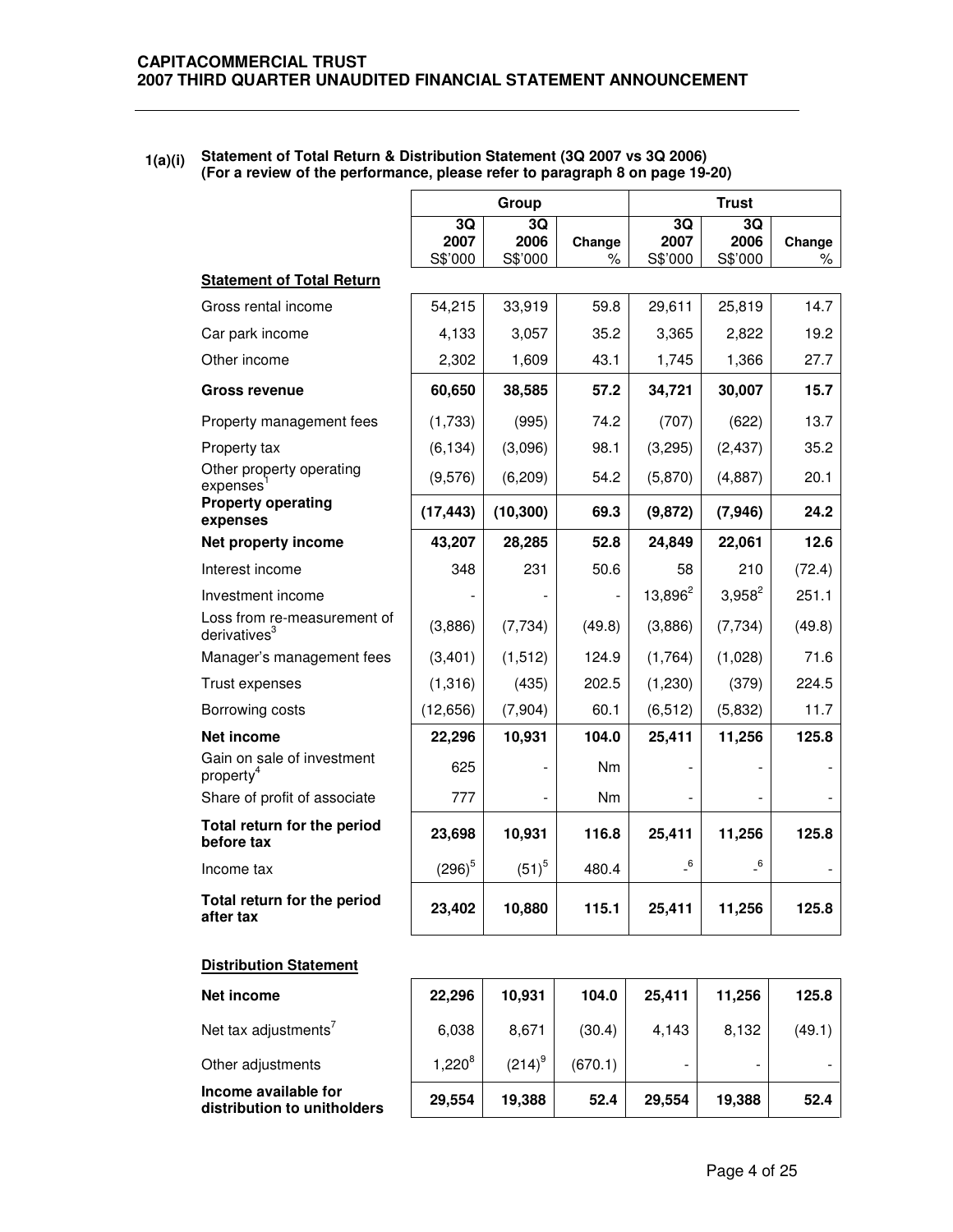#### **Footnotes**

(1) Included as part of the other property operating expenses are the following:

|                                                           | Group   |                          |                | Trust   |         |        |  |
|-----------------------------------------------------------|---------|--------------------------|----------------|---------|---------|--------|--|
|                                                           | 3Q 2007 | 3Q 2006                  | Change         | 3Q 2007 | 3Q 2006 | Change |  |
|                                                           | S\$'000 | S\$'000                  | %              | S\$'000 | S\$'000 |        |  |
| Depreciation and amortisation*                            | 94      | 79                       | 19.0           | 35      | 65      | (46.2) |  |
| Allowance for doubtful debts and<br>bad debts written off | (4)     | $\overline{\phantom{0}}$ | N <sub>m</sub> | (8)     | -       | Nm     |  |

\* Amortisation refers to the amortisation of tenancy works.

- (2) This relates to the interest income from the investment in junior bonds of Aragorn, the gross distributed income from QCT and the income distribution from RCS Trust.
- (3) Loss from the re-measurement of fair values of interest rate swaps.
- (4) Gain on sale of investment property held by the subsidiary.
- (5) The income tax provision is based on the relevant tax rates applicable to the subsidiary.
- (6) No income tax provision for the Trust as the distributable income to unitholders is based on 100% of taxable income available for distribution to unitholders.
- (7) Included in the net tax adjustments are the following:  $\Gamma$

|                                                              |                    | Group              |             | Trust              |                    |             |  |
|--------------------------------------------------------------|--------------------|--------------------|-------------|--------------------|--------------------|-------------|--|
| Non-tax deductible/(chargeable)<br>items:                    | 3Q 2007<br>S\$'000 | 3Q 2006<br>S\$'000 | Change<br>% | 3Q 2007<br>S\$'000 | 3Q 2006<br>S\$'000 | Change<br>% |  |
| Manager's management fee<br>payable in units (for RCS Trust) | 1,636              | 484                | 238.0       |                    |                    |             |  |
| Trustee's fees                                               | 145                | 86                 | 68.6        | 99                 | 72                 | 37.5        |  |
| Loss from re-measurement of<br>derivatives                   | 3,886              | 7.734              | (49.8)      | 3,886              | 7.734              | (49.8)      |  |
| Temporary differences and other<br>tax adjustments           | 371                | 367                | 1.1         | 158                | 326                | (51.5)      |  |
| Net tax adjustments                                          | 6,038              | 8,671              | (30.4)      | 4,143              | 8,132              | (49.1)      |  |

- (8) This relates to the undistributed profit of the subsidiary and the gross distributed income from the associate.
- (9) This relates to the undistributed profit of the subsidiary.

Nm – not meaningful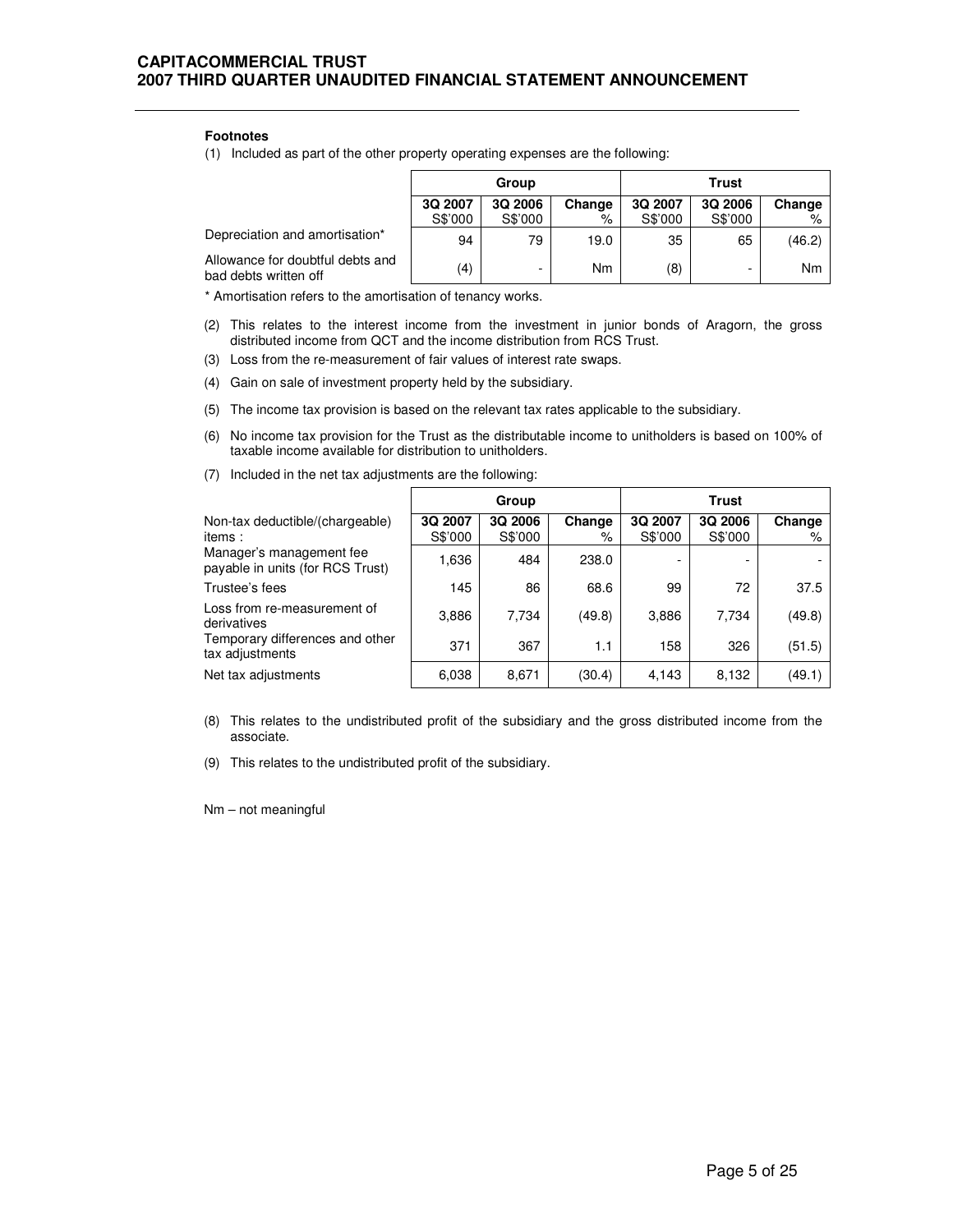**1(a)(ii) Statement of Total Return & Distribution Statement (YTD Sep 2007 vs YTD Sep 2006) (For a review of the performance, please refer to paragraph 8 on page 19-20)** 

|                                                                |                                        | Group                           |                |                                 | <b>Trust</b>                    |             |
|----------------------------------------------------------------|----------------------------------------|---------------------------------|----------------|---------------------------------|---------------------------------|-------------|
|                                                                | <b>YTD</b><br><b>Sep 07</b><br>S\$'000 | <b>YTD</b><br>Sep 06<br>S\$'000 | Change<br>$\%$ | <b>YTD</b><br>Sep 07<br>S\$'000 | <b>YTD</b><br>Sep 06<br>S\$'000 | Change<br>℅ |
| <b>Statement of Total Return</b>                               |                                        |                                 |                |                                 |                                 |             |
| Gross rental income                                            | 159,732                                | 86,849                          | 83.9           | 86,793                          | 77,909                          | 11.4        |
| Car park income                                                | 11,899                                 | 8,310                           | 43.2           | 9,719                           | 8,015                           | 21.3        |
| Other income                                                   | 6,419                                  | 4,194                           | 53.1           | 4,648                           | 3,895                           | 19.3        |
| <b>Gross revenue</b>                                           | 178,050                                | 99,353                          | 79.2           | 101,160                         | 89,819                          | 12.6        |
| Property management fees                                       | (5,207)                                | (2, 335)                        | 123.0          | (2, 112)                        | (1,896)                         | 11.4        |
| Property tax                                                   | (15, 364)                              | (6, 853)                        | 124.2          | (8, 233)                        | (6, 130)                        | 34.3        |
| Other property operating<br>expenses                           | (27, 884)                              | (16, 274)                       | 71.4           | (16, 568)                       | (14, 784)                       | 12.1        |
| <b>Property operating</b><br>expenses                          | (48, 455)                              | (25, 462)                       | 90.3           | (26, 913)                       | (22, 810)                       | 18.0        |
| Net property income                                            | 129,595                                | 73,891                          | 75.4           | 74,247                          | 67,009                          | 10.8        |
| Interest income                                                | 906                                    | 810                             | 11.9           | 211                             | 785                             | (73.1)      |
| Investment income                                              |                                        |                                 |                | $39,191^2$                      | $4,264^2$                       | 819.1       |
| Other income <sup>3</sup>                                      | 428                                    |                                 | Nm             | 428                             |                                 | Nm          |
| Loss from re-measurement of<br>derivatives <sup>4</sup>        | (7, 478)                               | (2,540)                         | 194.4          | (7, 478)                        | (2,540)                         | 194.4       |
| Manager's management fees                                      | (9,902)                                | (4,676)                         | 111.8          | (5,055)                         | (4, 192)                        | 20.6        |
| Trust expenses                                                 | (3,092)                                | (1,632)                         | 89.5           | (2, 469)                        | (1, 568)                        | 57.5        |
| Borrowing costs                                                | (36, 723)                              | (18, 389)                       | 99.7           | (18, 864)                       | (16,062)                        | 17.4        |
| Net income                                                     | 73,734                                 | 47,464                          | 55.3           | 80,211                          | 47,696                          | 68.2        |
| Gain on sale of investment<br>property <sup>5</sup>            | 625                                    |                                 | <b>Nm</b>      |                                 |                                 |             |
| Share of profit of associate                                   | 1,257                                  |                                 | Nm             |                                 |                                 |             |
| Net appreciation on<br>revaluation of investment<br>properties | 730,220                                | 120,665                         | 505.2          | 642,803                         | 120,665                         | 432.7       |
| Total return for the period<br>before tax                      | 805,836                                | 168,129                         | 379.3          | 723,014                         | 168,361                         | 329.4       |
| Income tax                                                     | $(520)^6$                              | $(69)^6$                        | 653.6          | $\overline{\phantom{0}}$        | $\overline{\phantom{0}}$        |             |
| Total return for the period<br>after tax                       | 805,316                                | 168,060                         | 379.2          | 723,014                         | 168,361                         | 329.4       |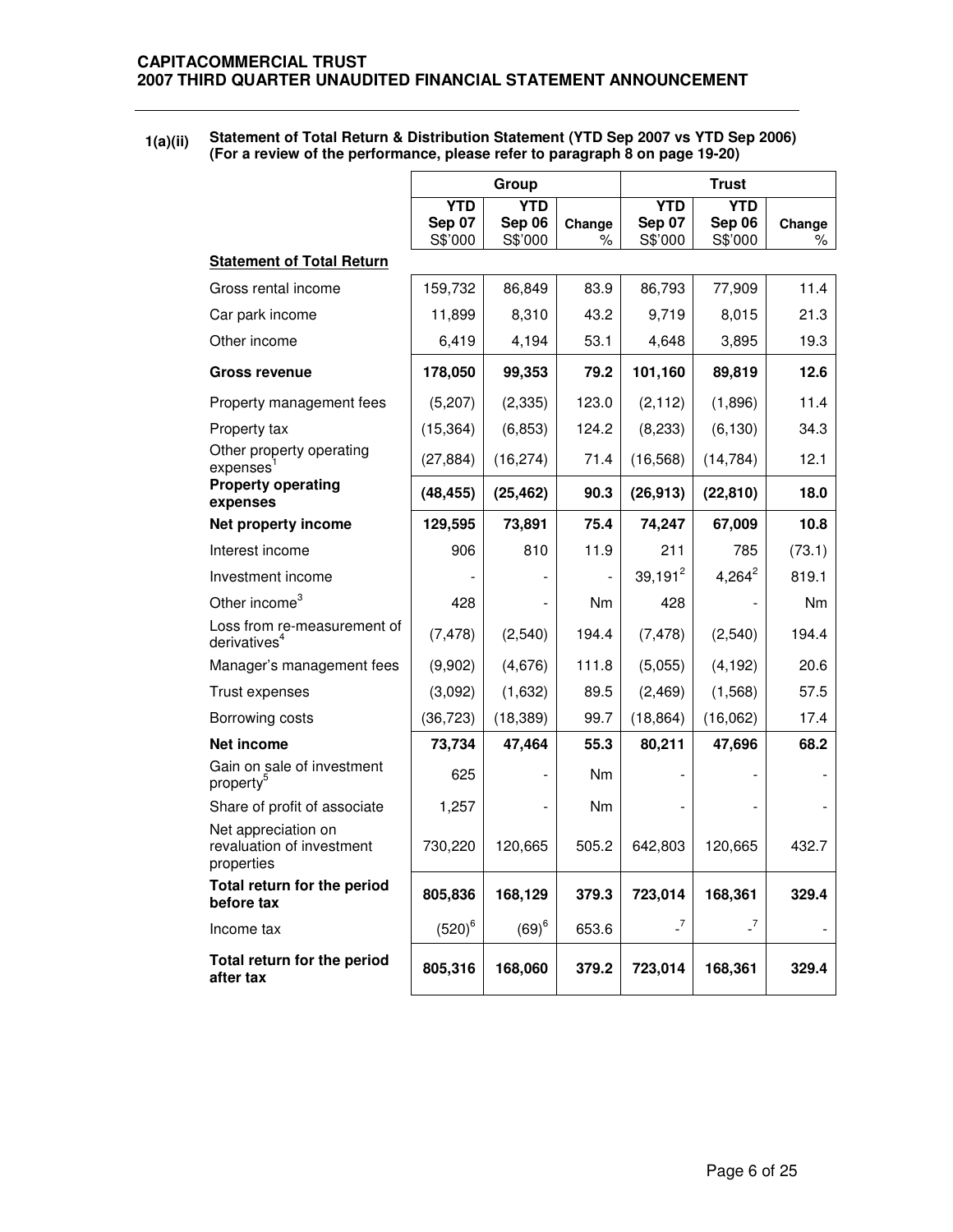## **CAPITACOMMERCIAL TRUST 2007 THIRD QUARTER UNAUDITED FINANCIAL STATEMENT ANNOUNCEMENT**

|                                                     | <b>Trust</b><br>Group |              |         |            |            |        |
|-----------------------------------------------------|-----------------------|--------------|---------|------------|------------|--------|
|                                                     | <b>YTD</b>            | <b>YTD</b>   |         | <b>YTD</b> | <b>YTD</b> |        |
|                                                     | Sep 07                | Sep 06       | Change  | Sep 07     | Sep 06     | Change |
|                                                     | S\$'000               | S\$'000      | ℅       | S\$'000    | S\$'000    | %      |
| <b>Distribution Statement</b>                       |                       |              |         |            |            |        |
| Net income                                          | 73,734                | 47,464       | 55.3    | 80,211     | 47,696     | 68.2   |
| Net tax adjustments <sup>8</sup>                    | 13,342                | 3.480        | 283.4   | 7,746      | 2,941      | 163.4  |
| Other adjustments                                   | $1,004^9$             | $(307)^{10}$ | (427.0) | $123^{11}$ |            | Nm     |
| Income available for<br>distribution to unitholders | 88,080                | 50,637       | 73.9    | 88,080     | 50,637     | 73.9   |

#### **Footnotes**

(1) Included as part of the other property operating expenses are the following:

|                                                           |                          | Group                           |             | <b>Trust</b>                    |                          |             |  |
|-----------------------------------------------------------|--------------------------|---------------------------------|-------------|---------------------------------|--------------------------|-------------|--|
|                                                           | YTD<br>Sep 07<br>S\$'000 | <b>YTD</b><br>Sep 06<br>S\$'000 | Change<br>% | <b>YTD</b><br>Sep 07<br>S\$'000 | YTD<br>Sep 06<br>S\$'000 | Change<br>% |  |
| Depreciation and amortisation*                            | 269                      | 208                             | 29.3        | 106                             | 193                      | (45.1)      |  |
| Allowance for doubtful debts and<br>bad debts written off |                          |                                 | -           |                                 |                          |             |  |

\* Amortisation refers to the amortisation of tenancy works.

- (2) This relates to the interest income from the investment in junior bonds of Aragorn, the gross distributed income from QCT and the income distribution from RCS Trust.
- (3) This relates to the net proceeds received from the liquidation of subsidiaries.
- (4) Loss from the re-measurement of fair values of interest rate swaps.
- (5) Gain on sale of investment property held by subsidiary.
- (6) The income tax provision is based on the relevant tax rates applicable to the subsidiary.
- (7) No income tax provision for the Trust as the distributable income to unitholders is based on 100% of taxable income available for distribution to unitholders.
- (8) Included in the net tax adjustments are the following:

|                                                              |                                 | Group                           |                |                                 | <b>Trust</b>             |             |
|--------------------------------------------------------------|---------------------------------|---------------------------------|----------------|---------------------------------|--------------------------|-------------|
| Non-tax deductible/(chargeable)<br>items:                    | <b>YTD</b><br>Sep 07<br>S\$'000 | <b>YTD</b><br>Sep 06<br>S\$'000 | Change<br>%    | <b>YTD</b><br>Sep 07<br>S\$'000 | YTD<br>Sep 06<br>S\$'000 | Change<br>% |
| Manager's management fee<br>payable in units (for RCS Trust) | 4,847                           | 484                             | 901.4          |                                 |                          |             |
| Trustee's fees                                               | 407                             | 221                             | 84.2           | 271                             | 207                      | 30.9        |
| Net proceeds from liquidation of<br>subsidiaries             | (428)                           |                                 | N <sub>m</sub> | (428)                           | N <sub>m</sub>           | Nm          |
| Loss from re-measurement of<br>derivatives                   | 7,478                           | 2.540                           | 194.4          | 7,478                           | 2,540                    | 194.4       |
| Temporary differences and other<br>tax adjustments           | 1,038                           | 235                             | 341.7          | 425                             | 194                      | 119.1       |
| Net tax adjustments                                          | 13,342                          | 3,480                           | 283.4          | 7,746                           | 2,941                    | 163.4       |

- (9) This relates to the undistributed profit of the subsidiary and the gross distributed income from associate.
- (10) This relates to the undistributed profit of the subsidiary.
- (11) This relates to the distributed income received from associate, out of the pre-acquisition income.

Nm – not meaningful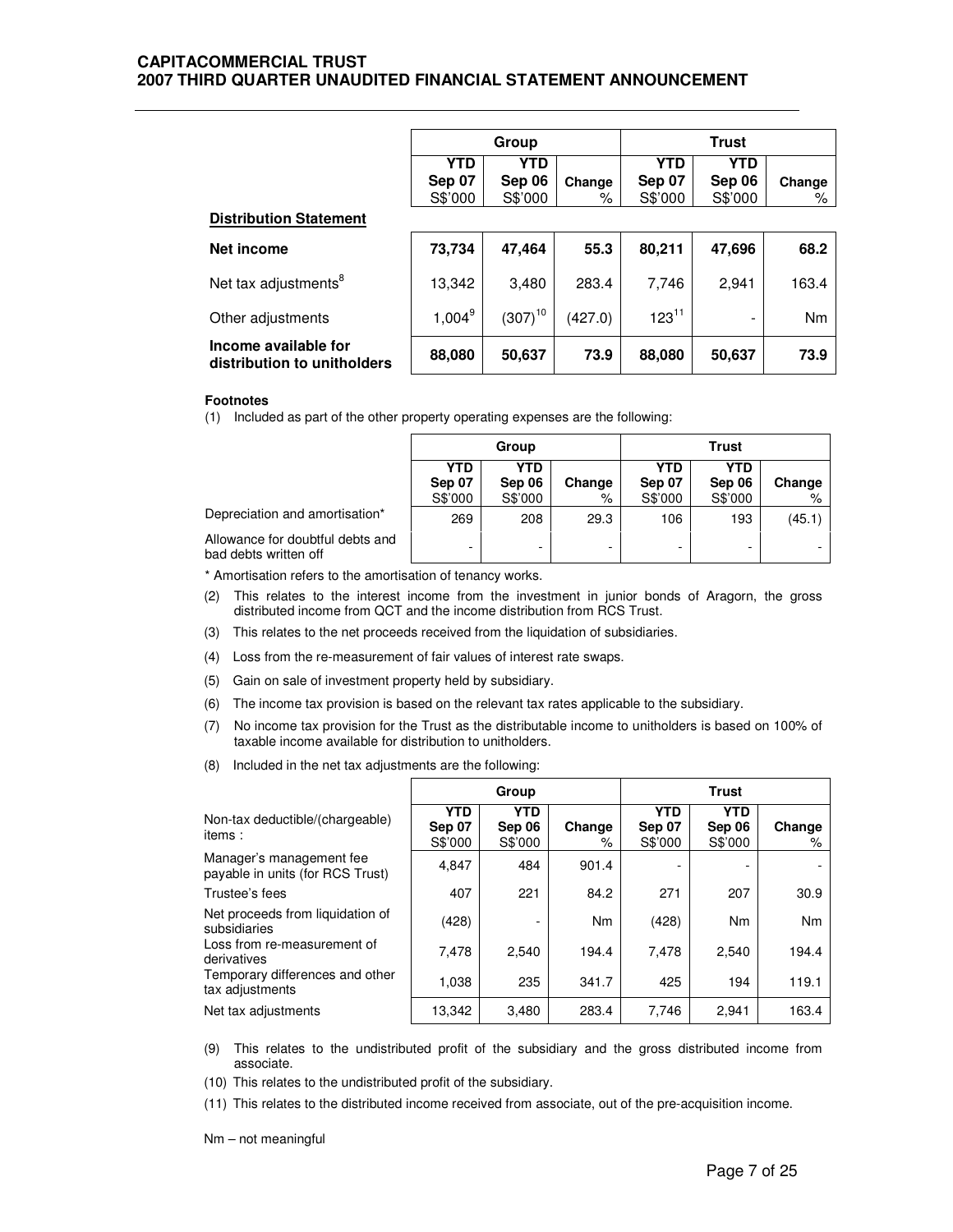# **1(b)(i) Balance Sheet as at 30 September 2007 vs 31 December 2006**

|                                             |                               | Group                         |             |                               | <b>Trust</b>                  |                |  |
|---------------------------------------------|-------------------------------|-------------------------------|-------------|-------------------------------|-------------------------------|----------------|--|
|                                             | <b>Sep</b><br>2007<br>S\$'000 | <b>Dec</b><br>2006<br>S\$'000 | Change<br>% | <b>Sep</b><br>2007<br>S\$'000 | <b>Dec</b><br>2006<br>S\$'000 | Change<br>℅    |  |
| <b>Non-current assets</b>                   |                               |                               |             |                               |                               |                |  |
| Plant and equipment                         | 752                           | 876                           | (14.2)      | 230                           | 303                           | (24.1)         |  |
| Investment properties                       | 4,514,870 <sup>1</sup>        | 3,814,839                     | 18.4        | $3,061,513$ <sup>1</sup>      | 2,404,000                     | 27.4           |  |
| Investment in subsidiary                    |                               |                               |             |                               | 19,698                        | (100.0)        |  |
| Investment in associate                     | $57,988^2$                    | 28,819                        | 101.2       | $58,850^{2}$                  | 28,819                        | 104.2          |  |
| Investment in joint<br>venture <sup>3</sup> |                               |                               |             | 793,055                       | 788,332                       | 0.6            |  |
| Other investment <sup>4</sup>               | 2,841                         |                               | Nm          | 2,841                         |                               | Nm             |  |
| Other asset <sup>5</sup>                    | 2,620                         |                               | Nm          | 2,620                         |                               | Nm             |  |
| <b>Total non-current</b><br>assets          | 4,579,071                     | 3,844,534                     | 19.1        | 3,919,109                     | 3,241,152                     | 20.9           |  |
| <b>Current assets</b>                       |                               |                               |             |                               |                               |                |  |
| Investment in subsidiary <sup>6</sup>       |                               |                               |             | 19,698                        |                               | N <sub>m</sub> |  |
| Trade and other<br>receivables              | 5,847                         | 5,300                         | 10.3        | $14,447^7$                    | 12,987                        | 11.2           |  |
| Cash and cash<br>equivalents <sup>8</sup>   | 86,706                        | 41,923                        | 106.8       | 12,537                        | 16,322                        | (23.2)         |  |
| <b>Total current assets</b>                 | 92,553                        | 47,223                        | 96.0        | 46,682                        | 29,309                        | 59.3           |  |
| <b>Total assets</b>                         | 4,671,624                     | 3,891,757                     | 20.0        | 3,965,791                     | 3,270,461                     | 21.3           |  |
| <b>Current liabilities</b>                  |                               |                               |             |                               |                               |                |  |
| Trade and other payables                    | 39,262                        | 37,351                        | 5.1         | 23,605                        | 21,154                        | 11.6           |  |
| Derivative liability <sup>9</sup>           | 11,834                        | 4,356                         | 171.7       | 11,834                        | 4,356                         | 171.7          |  |
| Short-term borrowings                       | 142,600                       | 89,500                        | 59.3        | 142,600                       | 89,500                        | 59.3           |  |
| Provision for taxation                      | 1,221                         | 712                           | 71.5        | 666                           | 666                           |                |  |
| <b>Total current liabilities</b>            | 194,917                       | 131,919                       | 47.8        | 178,705                       | 115,676                       | 54.5           |  |
| <b>Non-current liabilities</b>              |                               |                               |             |                               |                               |                |  |
| Long-term borrowings                        | 1,127,775                     | 1,126,537                     | 0.1         | 580,042                       | 580,042                       |                |  |
| Other non-current<br>liabilities            | 22,538                        | 20,016                        | 12.6        | 12,122                        | 11,709                        | 3.5            |  |
| Deferred tax liabilities                    |                               | 871                           | (100.0)     |                               |                               |                |  |
| <b>Total non-current</b><br>liabilities     | 1,150,313                     | 1,147,424                     | 0.3         | 592,164                       | 591,751                       | 0.1            |  |
| <b>Total liabilities</b>                    | 1,345,230                     | 1,279,343                     | 5.2         | 770,869                       | 707,427                       | 9.0            |  |
| <b>Net assets</b>                           | 3,326,394                     | 2,612,414                     | 27.3        | 3,194,922                     | 2,563,034                     | 24.7           |  |
| Represented by:                             |                               |                               |             |                               |                               |                |  |
| Unitholders' funds                          | 3,326,394                     | 2,612,414                     | 27.3        | 3,194,922                     | 2,563,034                     | 24.7           |  |
|                                             |                               |                               |             |                               |                               |                |  |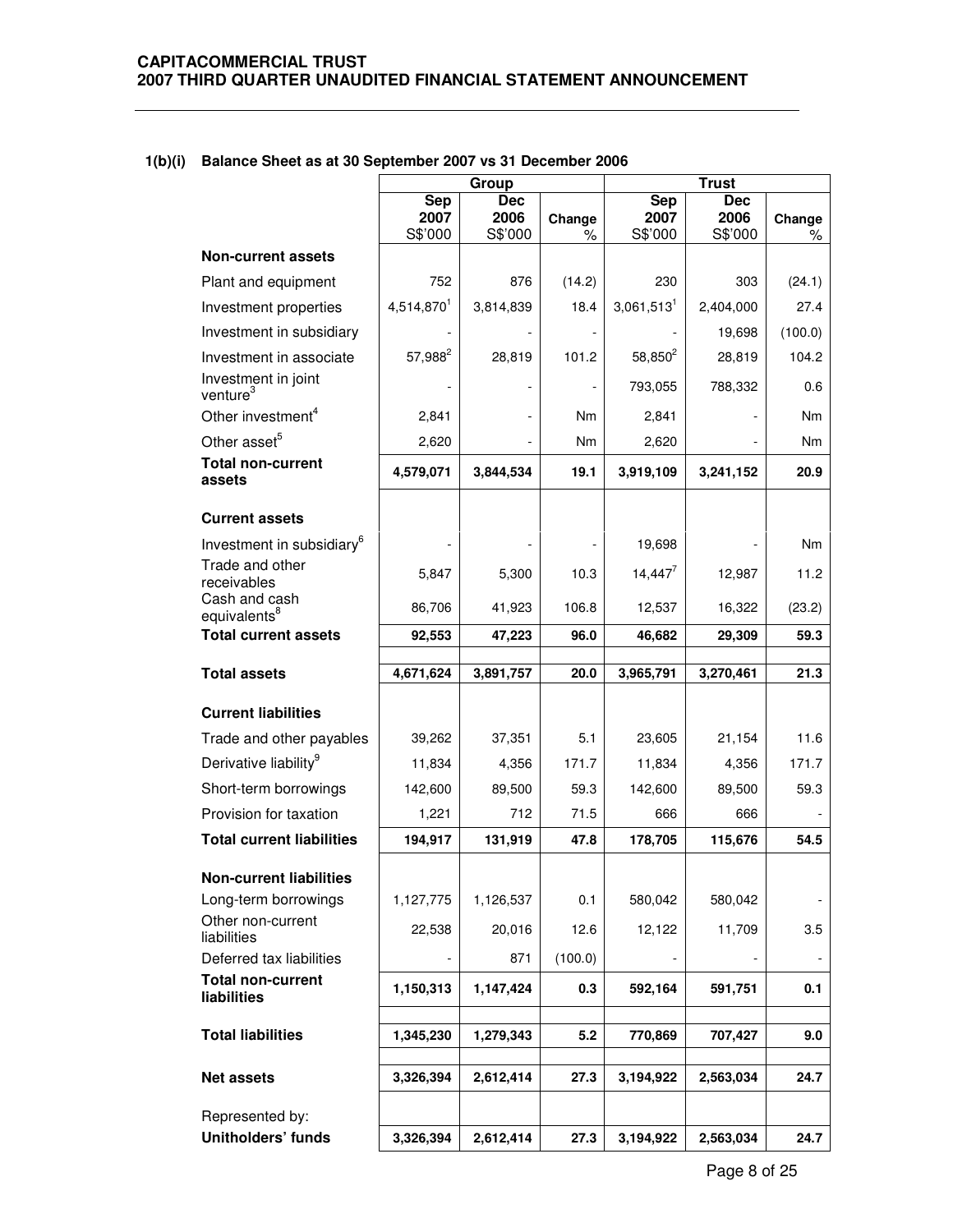#### **Footnotes**

- (1) The increase is primarily due to increase in property values based on the independent market valuations of the properties.
- (2) The increase is due to the additional subscription of 45.4 million units in QCT for RM69.1 million (S\$30.0 million).
- (3) This relates to the 60% joint venture interest in RCS Trust.
- (4) This relates to the investment in MCDF.
- (5) This is the initial deposit paid for the proposed acquisition of Wilkie Edge.
- (6) This relates to the 100% investment in junior bonds of Aragorn which was subsequently redeemed on 3 October 2007 following the completion of sale of Wisma Technip.
- (7) Due to higher utility recoverable from tenants.
- (8) Due to the sale proceeds received from the sale of Wisma Technip and partly offset by the payment of distributable income for the financial period 1 January 2007 to 30 June 2007.
- (9) This relates to the fair value of the interest rate swaps.

#### **1(b)(ii) Aggregate amount of borrowings and debt securities**

|                                                                                   |                               | Group                         |             |                               | <b>Trust</b>                  |             |
|-----------------------------------------------------------------------------------|-------------------------------|-------------------------------|-------------|-------------------------------|-------------------------------|-------------|
|                                                                                   | <b>Sep</b><br>2007<br>S\$'000 | <b>Dec</b><br>2006<br>S\$'000 | Change<br>% | <b>Sep</b><br>2007<br>S\$'000 | <b>Dec</b><br>2006<br>S\$'000 | Change<br>% |
| <b>Secured borrowing</b>                                                          |                               |                               |             |                               |                               |             |
| Amount repayable after one<br>year<br>Less: Fees and expenses                     | 1,130,109                     | 1,129,531                     | 0.1         | 580,042                       | 580,042                       |             |
| incurred for debt raising<br>exercise amortised over the<br>tenor of secured loan | (2, 334)                      | (2,994)                       | (22.0)      |                               |                               |             |
|                                                                                   | 1,127,775                     | 1,126,537                     | 0.1         | 580,042                       | 580,042                       |             |
| <b>Unsecured borrowing</b>                                                        |                               |                               |             |                               |                               |             |
| Amount repayable in one year<br>or less, or on demand                             | 142,600                       | 89,500                        | 59.3        | 142,600                       | 89,500                        | 59.3        |
|                                                                                   | 1,270,375                     | 1,216,037                     | 4.5         | 722,642                       | 669,542                       | 7.9         |

#### **Details of any collaterals**

As security for the secured long term borrowings of S\$580.0 million, CCT has granted in favour of the lender the following:

- (i) a mortgage over the Initial Investment Properties<sup>1</sup>;
- (ii) an assignment of the insurance policies relating to the Initial Investment Properties;
- (iii) an assignment of all the rights, interest and title of CCT in relation to each of the Share Sale and Purchase Agreements and Property Sale and Purchase Agreements;
- (iv) an assignment of the agreements relating to the management of the Initial Investment Properties;
- (v) an assignment and charge of the rental proceeds and tenancy agreements of units in the Initial Investment Properties; and
- (vi) a fixed and floating charge over certain assets of CCT relating to the Initial Investment Properties.

#### **Footnote**

Initial Investment Properties refer to Capital Tower, 6 Battery Road, Starhub Centre, Robinson Point, Bugis Village, Golden Shoe Car Park and Market Street Car Park.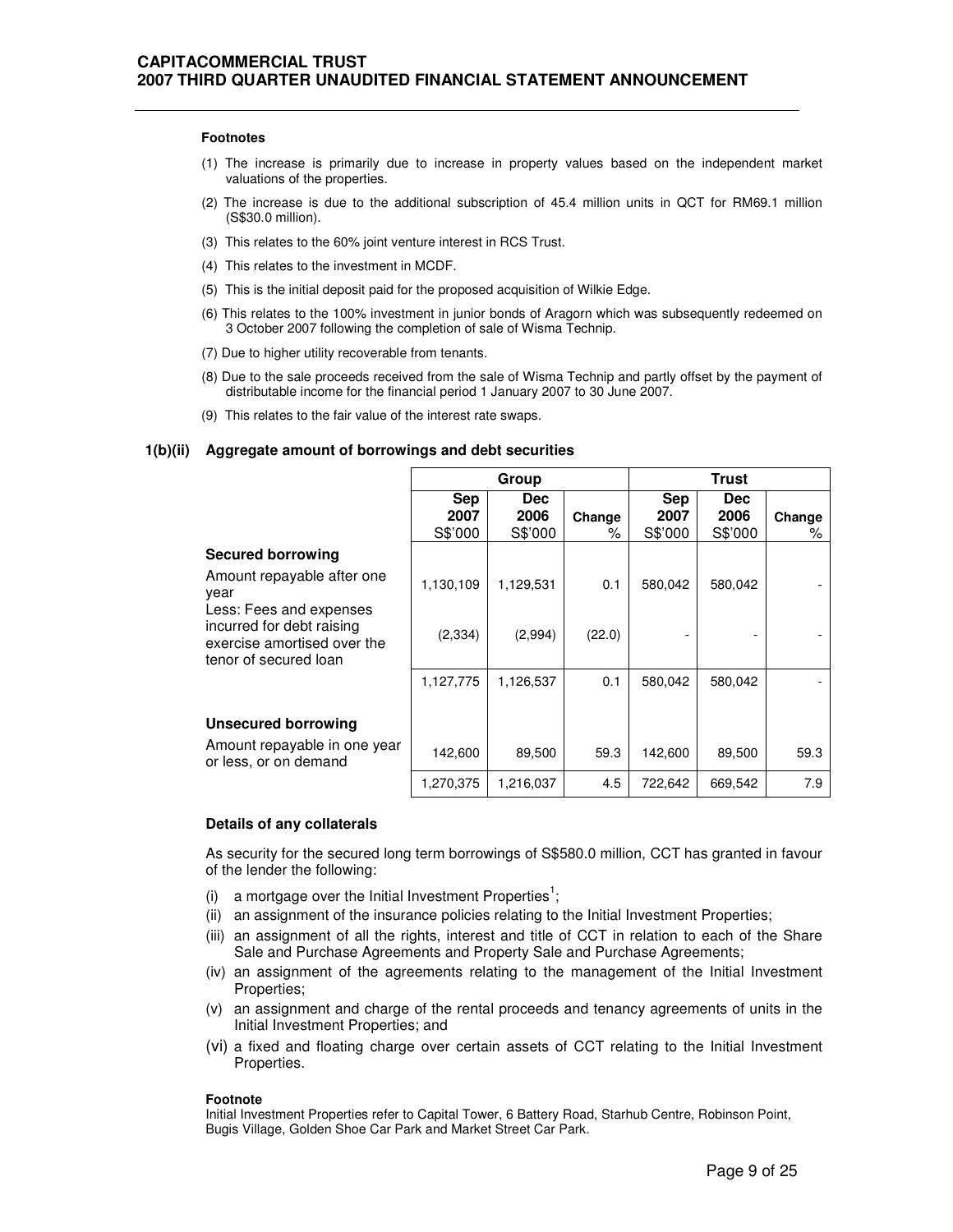As security for the secured long term borrowings of S\$866.0 million (CCT's 60% interest is S\$519.6 million), RCS Trust has granted in favour of the lender the following:

- (i) a mortgage over Raffles City which comprises Raffles City Tower, Raffles City Shopping Centre, Swissotel The Stamford, Raffles The Plaza and the Raffles City Convention Centre;
- (ii) an assignment of the insurance policies relating to Raffles City;
- (iii) an assignment of the agreements relating to the management of Raffles City;
- (iv) an assignment and charge of the rental proceeds and tenancy agreements of units in Raffles city; and
- (v) a fixed and floating charge over certain assets of RCS Trust relating to Raffles City.

As security for the secured long term borrowings of RM70.0 million (approximately S\$30.5 million), Aragorn has granted in favour of the lender the following:

- (i) a fixed legal charge over Wisma Technip;
- (ii) debenture over all assets of Aragorn;
- (iii) charge/assignment of the bank accounts; and
- (iv) an assignment over the rights, title interest and benefits in the tenancy agreements and existing contracts, warranties and guarantees pertaining to Wisma Technip.

Following the completion of sale of Wisma Technip, the secured long term borrowings of Aragorn were fully redeemed on 3 October 2007.

As security for the short term borrowings of S\$76.0 million, CCT has granted in favour of the lender the legal assignment of the rental lease agreement of HSBC Building.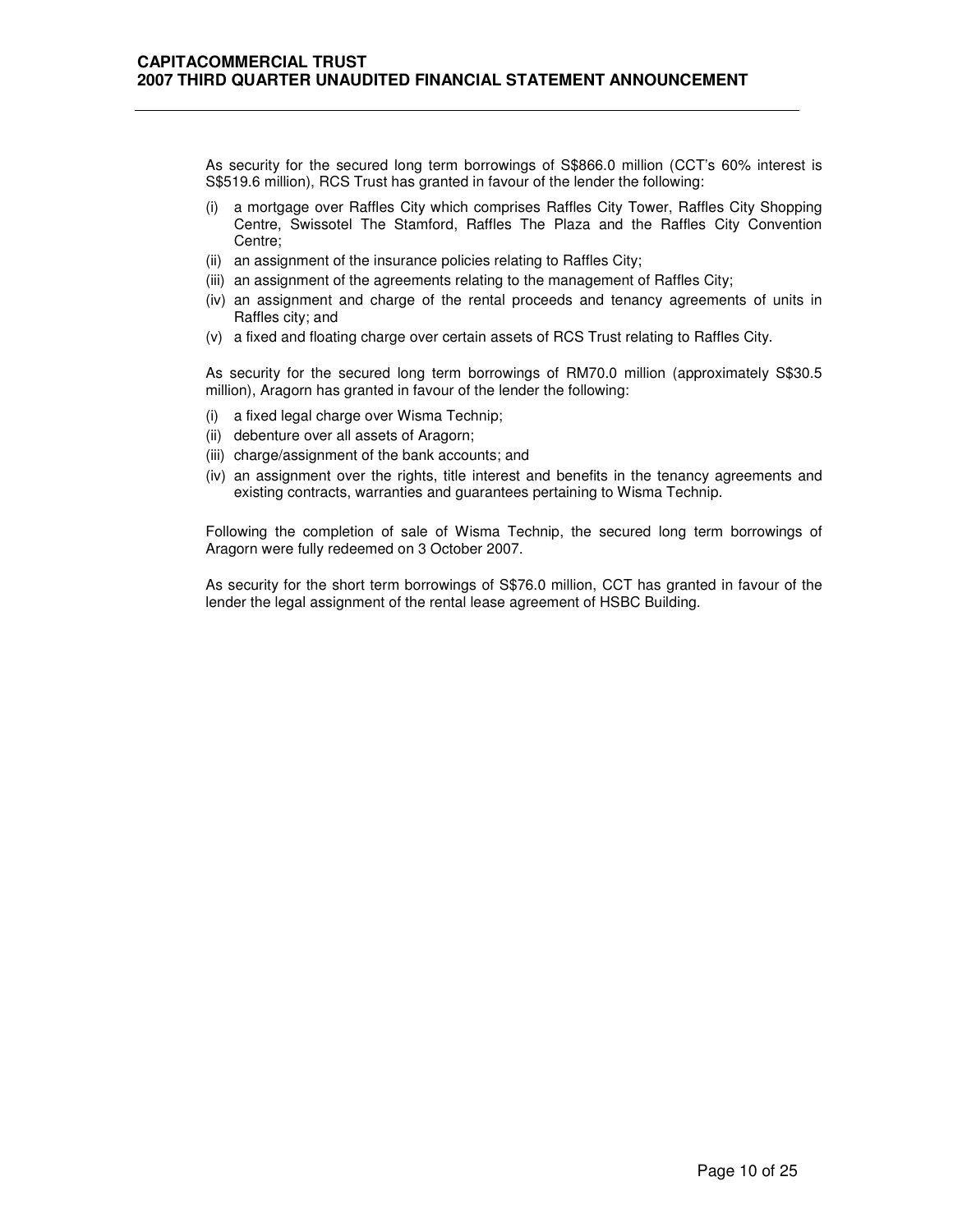# **CAPITACOMMERCIAL TRUST 2007 THIRD QUARTER UNAUDITED FINANCIAL STATEMENT ANNOUNCEMENT**

# **1(c)(i) Cash flow statement (3Q 2007 vs 3Q 2006)**

|                                                                                         | Group     |               |
|-----------------------------------------------------------------------------------------|-----------|---------------|
|                                                                                         | 3Q 2007   | 3Q 2006       |
| <b>Operating activities</b>                                                             | S\$'000   | S\$'000       |
| Total return for the period before tax                                                  | 23,698    | 10,931        |
| <b>Adjustments for</b>                                                                  |           |               |
| Allowance for doubtful receivable                                                       | (4)       |               |
| Amortisation of rent incentives                                                         | 103       | 181           |
| Amortisation of tenancy works                                                           |           | 28            |
| Borrowing costs                                                                         | 12,656    | 7,904         |
| Depreciation of plant and equipment                                                     | 94        | 51            |
| Foreign exchange difference                                                             | (1, 819)  | (868)         |
| Gain on disposal of investment properties                                               | (625)     |               |
| Interest income                                                                         | (348)     | (231)         |
| Loss on re-measurement of financial derivatives                                         | 3,886     | 7,734         |
| Manager's management fees payable in units                                              | 1,636     | 484           |
| Share of profit of associate                                                            | (777)     |               |
| Operating income before working capital<br>changes                                      | 38,500    | 26,214        |
| Changes in working capital                                                              |           |               |
| Trade and other receivables                                                             | (3, 429)  | (7, 518)      |
| Trade and other payables                                                                | 4,701     | 6,456         |
| Security deposits                                                                       | (5, 431)  | 10,592        |
| Cash generated from operations                                                          | 34,341    | 35,744        |
| Tax paid                                                                                | (6)       |               |
| Cash generated from operating activities                                                | 34,335    | 35,744        |
| <b>Investing activities</b>                                                             |           |               |
| Capital expenditure on investment properties                                            | (13, 138) | (24, 814)     |
| Investment in QCT                                                                       | (29, 925) |               |
| Distribution received from associate                                                    | 1,002     |               |
| Interest received                                                                       | 299       | 228           |
| Net cash inflow from sale of investment properties                                      | 53,363    |               |
| Net cash outflow from purchase of investment<br>properties (including acquisition cost) |           | (1, 276, 815) |
| Purchase of plant and equipment                                                         | (43)      | (591)         |
| Cash flows from investing activities                                                    | 11,558    | (1, 301, 992) |

٦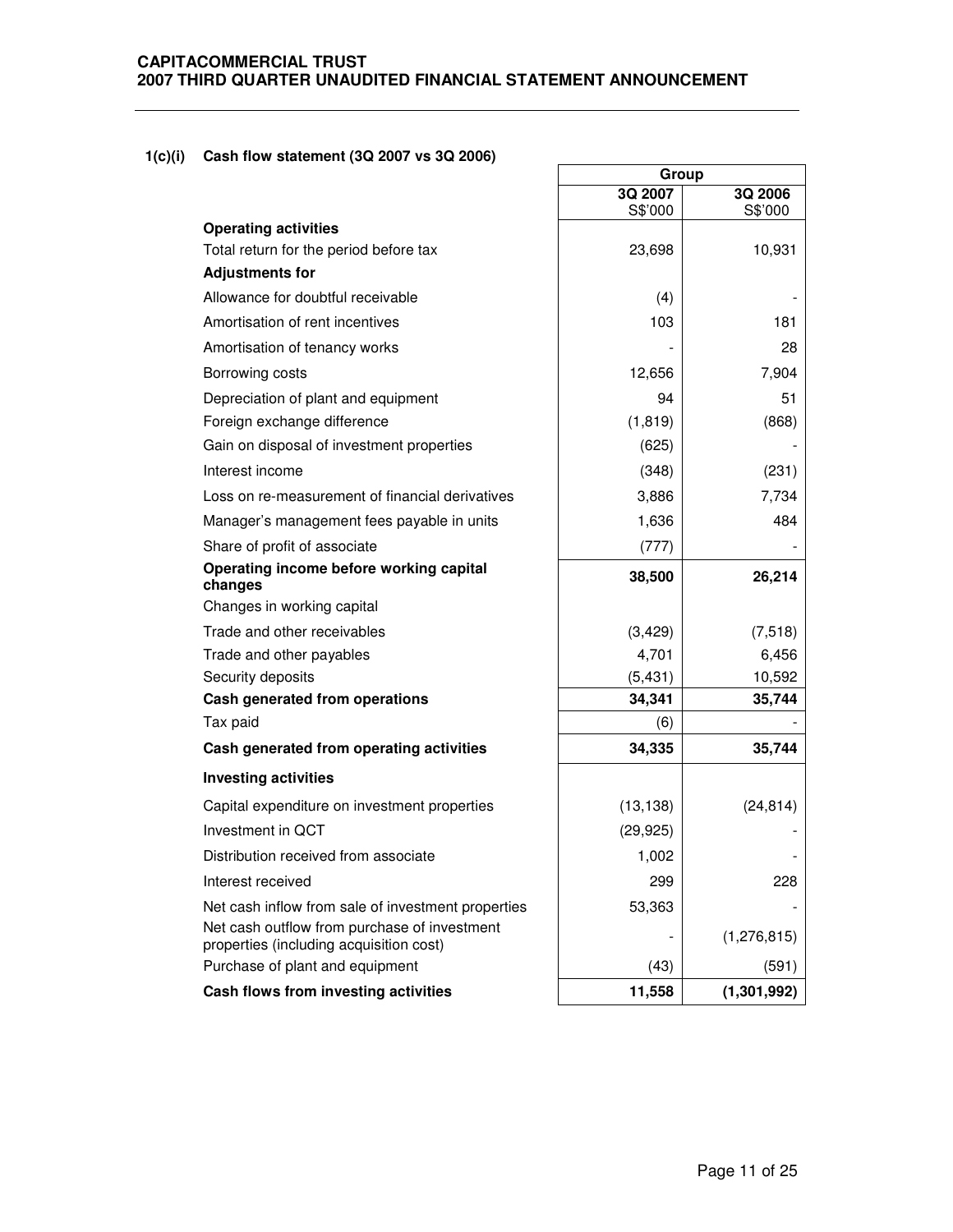# **CAPITACOMMERCIAL TRUST 2007 THIRD QUARTER UNAUDITED FINANCIAL STATEMENT ANNOUNCEMENT**

# **1(c)(i) Cash flow statement (3Q 2007 vs 3Q 2006)**

|                                                             | Group     |           |
|-------------------------------------------------------------|-----------|-----------|
|                                                             | 3Q 2007   | 3Q 2006   |
|                                                             | S\$'000   | S\$'000   |
| <b>Financing activities</b>                                 |           |           |
| Borrowing costs paid                                        | (11,757)  | (8, 554)  |
| Distribution to unitholders                                 | (58, 524) | (41, 497) |
| Issue expenses                                              |           | (12, 558) |
| Proceeds from/(Repayment of) interest bearing<br>borrowings | 66,600    | 519,600   |
| Proceeds from issue of new units                            |           | 803,199   |
| Cash flows from financing activities                        | (3,681)   | 1,260,190 |
| Increase/(Decrease) in cash and cash equivalents            | 42,212    | (6,058)   |
| Cash and cash equivalents at beginning of period            | 44.494    | 38,029    |

٦

**Cash and cash equivalents at end of period**  $86,706$  **31,971** 

# **1(c)(ii) Cash flow statement (YTD Sep 2007 vs YTD Sep 2006)**

|                                                             | Group                   |                         |
|-------------------------------------------------------------|-------------------------|-------------------------|
|                                                             | YTD Sep 2007<br>S\$'000 | YTD Sep 2006<br>S\$'000 |
| <b>Operating activities</b>                                 |                         |                         |
| Total return for the period before tax                      | 805,836                 | 168,129                 |
| <b>Adjustments for</b>                                      |                         |                         |
| Allowance for doubtful receivable                           |                         |                         |
| Amortisation of rent incentives                             | 361                     | 543                     |
| Amortisation of tenancy works                               |                         | 86                      |
| Borrowing costs                                             | 36,723                  | 18,389                  |
| Depreciation of plant and equipment                         | 269                     | 122                     |
| Foreign exchange difference                                 | 1,014                   | (988)                   |
| Gain on disposal of assets                                  |                         | (5)                     |
| Gain on sale of investment property                         | (625)                   |                         |
| Interest income                                             | (906)                   | (810)                   |
| Loss on re-measurement of financial derivatives             | 7,478                   | 2,540                   |
| Manager's management fees payable in units                  | 4,847                   | 484                     |
| Net appreciation on revaluation of investment<br>properties | (730, 220)              | (120, 665)              |
| Share of profit of associate                                | (1,257)                 |                         |
| Operating income before working capital<br>changes          | 123,520                 | 67,825                  |
| Changes in working capital                                  |                         |                         |
| Trade and other receivables                                 | (3, 457)                | (8,595)                 |
| Trade and other payables                                    | 3,924                   | 7,572                   |
| Security deposits                                           | 915                     | 12,417                  |
| Cash generated from operations                              | 124,902                 | 79,219                  |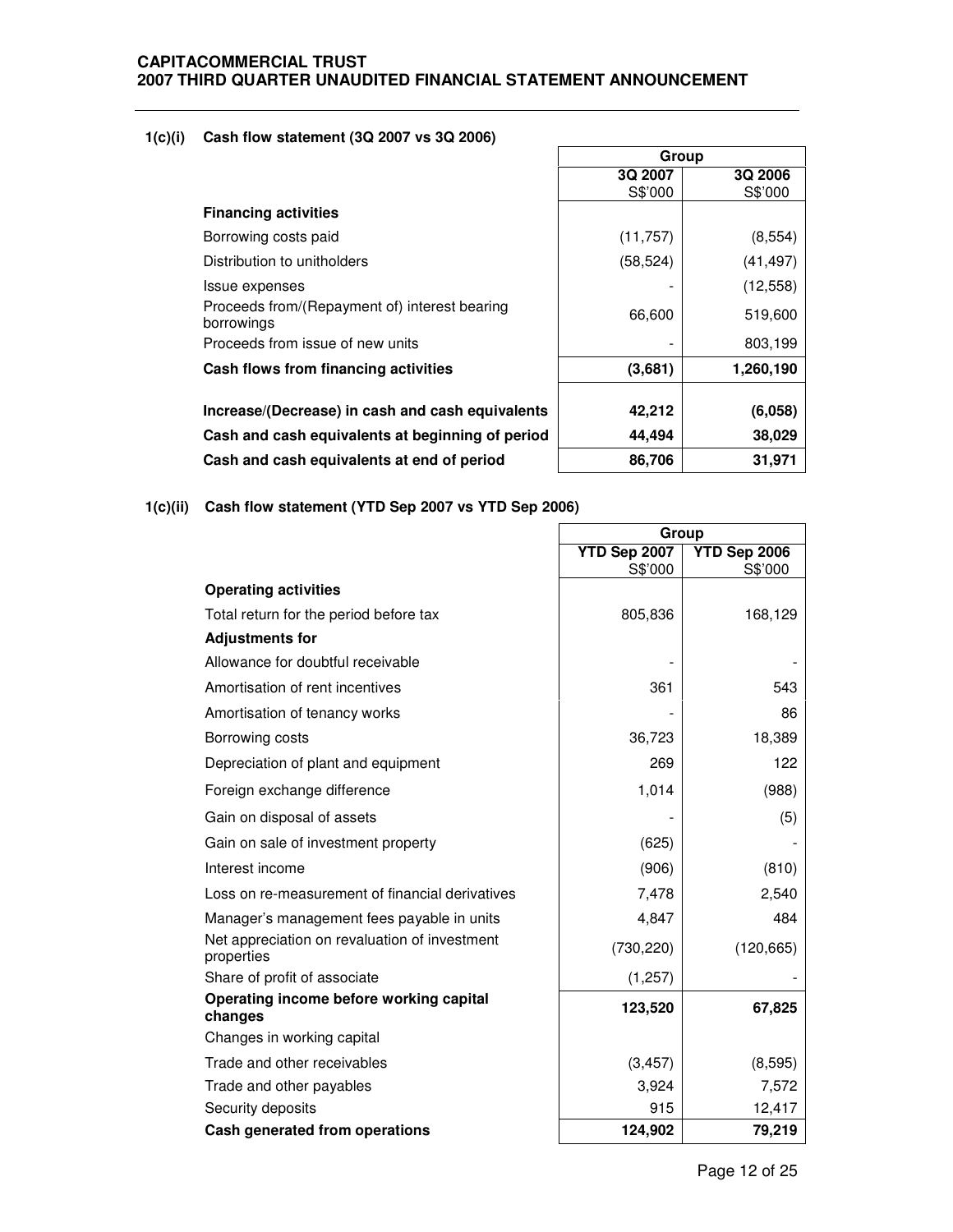**1(c)(ii) Cash flow statement (YTD Sep 2007 vs YTD Sep 2006)** 

|                                                                                         | Group                   |                         |
|-----------------------------------------------------------------------------------------|-------------------------|-------------------------|
|                                                                                         | YTD Sep 2007<br>S\$'000 | YTD Sep 2006<br>S\$'000 |
| Cash generated from operations                                                          | 124,902                 | 79,219                  |
| Tax paid                                                                                | (6)                     |                         |
| Cash generated from operating activities                                                | 124,896                 | 79,219                  |
| <b>Investing activities</b>                                                             |                         |                         |
| Capital expenditure on investment properties                                            | (23, 174)               | (58, 154)               |
| Investment in QCT                                                                       | (29, 925)               |                         |
| Investment in MCDF                                                                      | (2,841)                 |                         |
| Interest received                                                                       | 834                     | 805                     |
| Distribution received from associate                                                    | 1,125                   |                         |
| Net cash inflow from sale of investment properties                                      | 53,363                  |                         |
| Net cash outflow from purchase of investment<br>properties (including acquisition cost) |                         | (1,302,145)             |
| Purchase of plant and equipment                                                         | (150)                   | (691)                   |
| Cash flows from investing activities                                                    | (768)                   | (1,360,185)             |
| <b>Financing activities</b>                                                             |                         |                         |
| Borrowing costs paid                                                                    | (36, 308)               | (18, 463)               |
| Distribution to unitholders                                                             | (95, 849)               | (73, 494)               |
| Issue expenses                                                                          | (288)                   | (12, 558)               |
| Proceeds from/(Repayment of) interest bearing<br>borrowings                             | 53,100                  | 550,056                 |
| Proceeds from issue of new units                                                        |                         | 803,199                 |
| Cash flows from financing activities                                                    | (79, 345)               | 1,248,740               |
| Increase/(Decrease) in cash and cash equivalents                                        | 44,783                  | (32, 226)               |
| Cash and cash equivalents at beginning of period                                        | 41,923                  | 64,197                  |
| Cash and cash equivalents at end of period                                              | 86,706                  | 31,971                  |

٦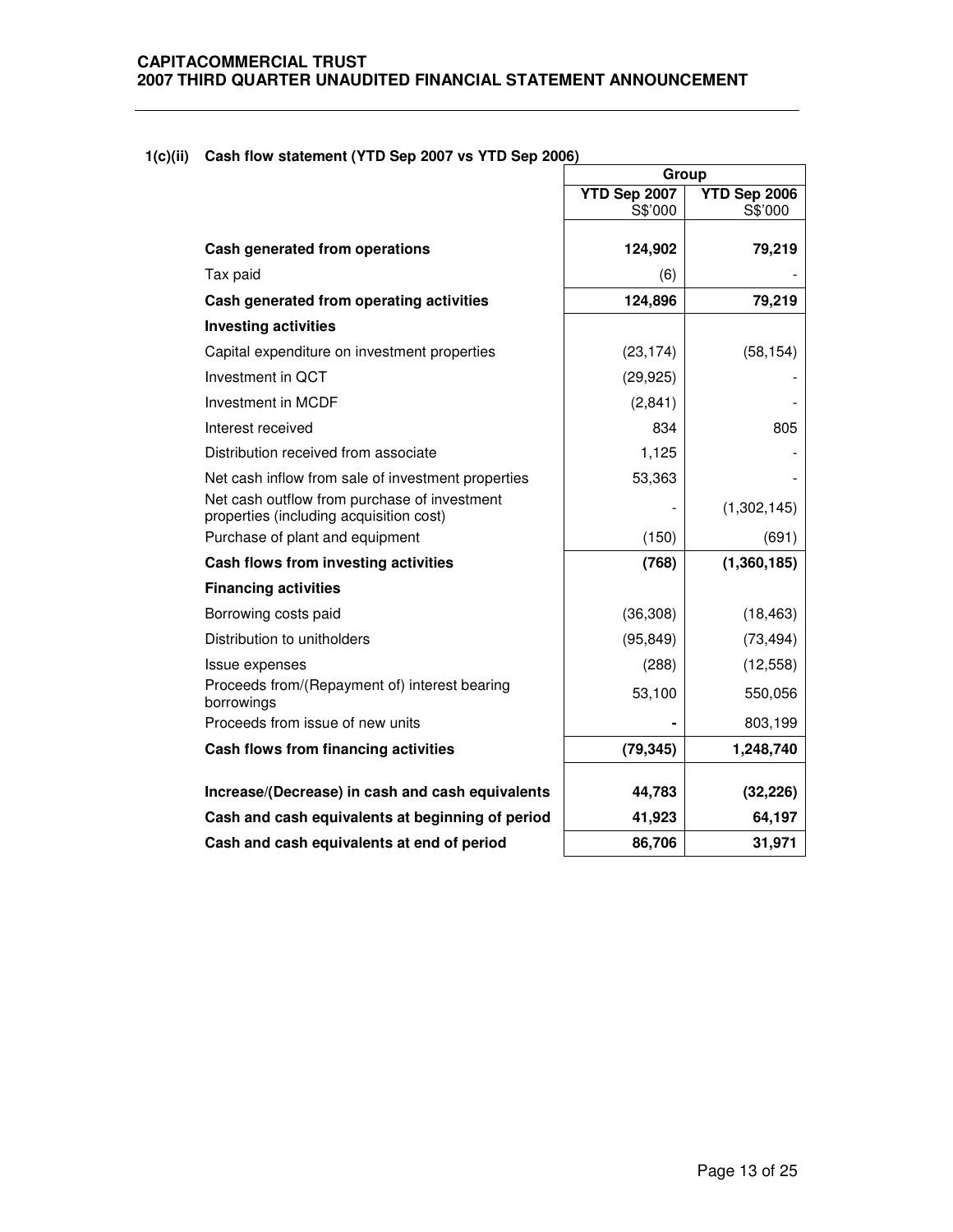|                                                                                                | Group     |           | <b>Trust</b> |           |
|------------------------------------------------------------------------------------------------|-----------|-----------|--------------|-----------|
|                                                                                                | 3Q 2007   | 3Q 2006   | 3Q 2007      | 3Q 2006   |
|                                                                                                | S\$'000   | S\$'000   | S\$'000      | S\$'000   |
| Balance as at beginning of<br>period                                                           | 3,361,492 | 1,581,409 | 3,226,384    | 1,581,454 |
| <b>Operations</b><br>Net increase in net assets<br>resulting from operations                   | 23,402    | 10,880    | 25,411       | 11,256    |
| <b>Unitholders' transactions</b>                                                               |           |           |              |           |
| Creation of new units:                                                                         |           |           |              |           |
| - Equity fund raising                                                                          |           | 803,199   |              | 803,199   |
| - Acquisition fee                                                                              |           | 12,996    |              | 12,996    |
| - Manager's management fee                                                                     | 1,651     |           | 1,651        |           |
| Issue expenses                                                                                 |           | (14,320)  |              | (14,320)  |
| Distribution to unitholders                                                                    | (58, 524) | (41, 497) | (58, 524)    | (41, 497) |
| Net increase/(decrease) in<br>net assets resulting from<br>unitholders' transactions           | (56, 873) | 760,378   | (56, 873)    | 760,378   |
| <b>Movement in translation</b><br>reserve                                                      |           |           |              |           |
| Share of reserves of associates                                                                | 15        |           |              |           |
| <b>Translation reserve</b>                                                                     | (1,642)   | (342)     |              |           |
| Net increase/(decrease) in<br>net assets resulting from<br>movement in translation<br>reserves | (1,627)   | (342)     |              |           |
| Total increase/(decrease) in<br>net assets                                                     | (35,098)  | 770,916   | (31, 462)    | 771,634   |
| Balance as at end of period                                                                    | 3,326,394 | 2,352,325 | 3,194,922    | 2,353,088 |

# **1(d)(i) Statement of changes in unitholders' funds (3Q 2007 vs 3Q 2006)**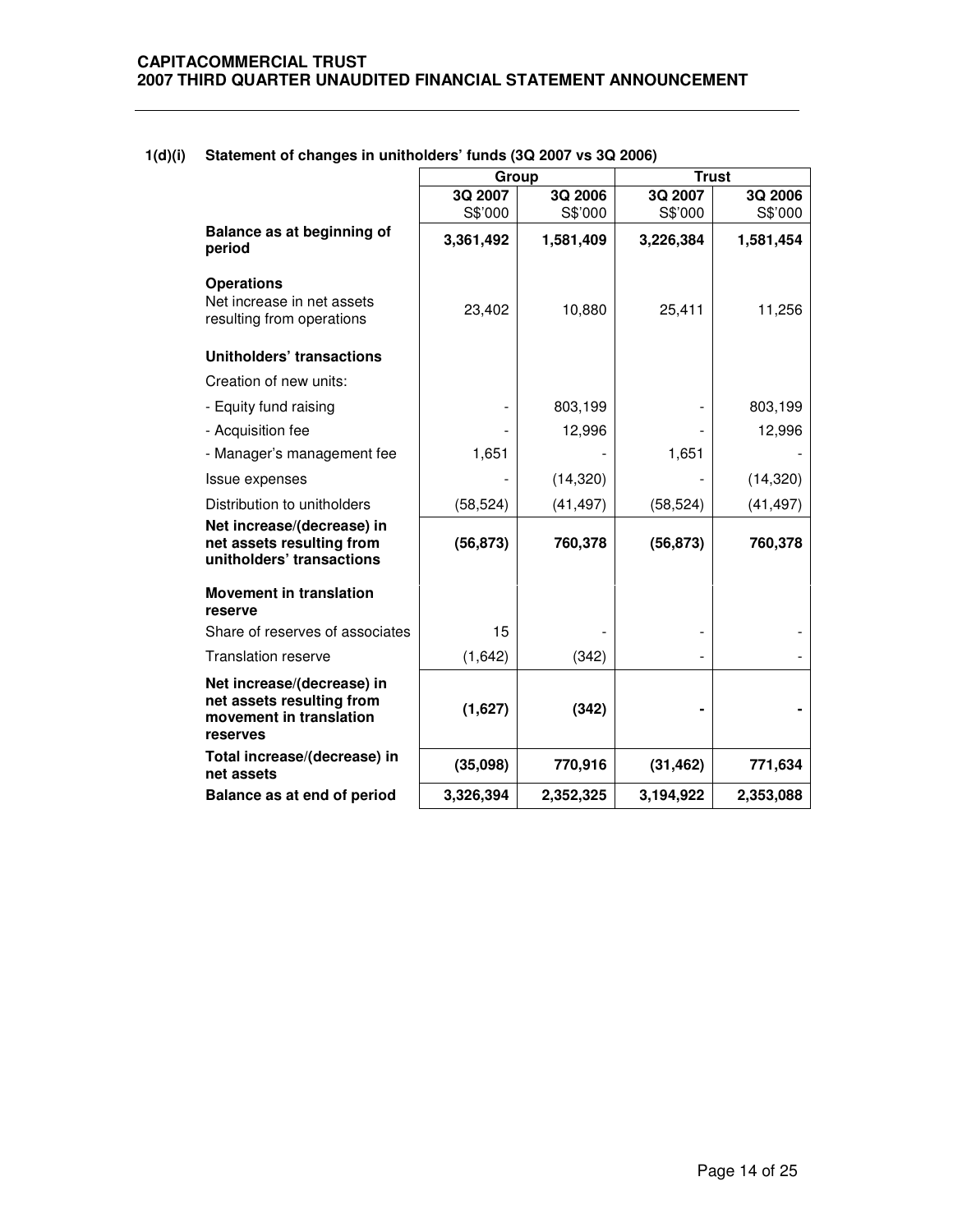|                                                                                                |                       |                       | <b>Trust</b>          |                       |
|------------------------------------------------------------------------------------------------|-----------------------|-----------------------|-----------------------|-----------------------|
|                                                                                                | Group                 |                       |                       |                       |
|                                                                                                | YTD Sep 07<br>S\$'000 | YTD Sep 06<br>S\$'000 | YTD Sep 07<br>S\$'000 | YTD Sep 06<br>S\$'000 |
| Balance as at beginning of<br>period                                                           | 2,612,414             | 1,456,346             | 2,563,034             | 1,456,346             |
| <b>Operations</b>                                                                              |                       |                       |                       |                       |
| Net increase in net assets<br>resulting from operations                                        | 805,316               | 168,060               | 723,014               | 168,361               |
| <b>Unitholders' transactions</b>                                                               |                       |                       |                       |                       |
| Creation of new units:                                                                         |                       |                       |                       |                       |
| - Equity fund raising                                                                          |                       | 803,199               |                       | 803,199               |
| - Acquisition fee                                                                              |                       | 12,996                |                       | 12,996                |
| - Manager's management fee                                                                     | 4,723                 |                       | 4,723                 |                       |
| Issue expenses                                                                                 |                       | (14, 320)             |                       | (14, 320)             |
| Distribution to unitholders                                                                    | (95, 849)             | (73, 494)             | (95, 849)             | (73, 494)             |
| Net increase/(decrease) in<br>net assets resulting from<br>unitholders' transactions           | (91, 126)             | 728,381               | (91, 126)             | 728,381               |
| <b>Movement in translation</b><br>reserve                                                      |                       |                       |                       |                       |
| Share of reserves of associates                                                                | (457)                 |                       |                       |                       |
| <b>Translation reserve</b>                                                                     | 247                   | (462)                 |                       |                       |
| Net increase/(decrease) in<br>net assets resulting from<br>movement in translation<br>reserves | (210)                 | (462)                 |                       |                       |
| Total increase/(decrease) in<br>net assets                                                     | 713,980               | 895,979               | 631,888               | 896,742               |
| Balance as at end of period                                                                    | 3,326,394             | 2,352,325             | 3,194,922             | 2,353,088             |

# **1(d)(ii) Statement of changes in unitholders' funds (YTD Sep 2007 vs YTD Sep 2006)**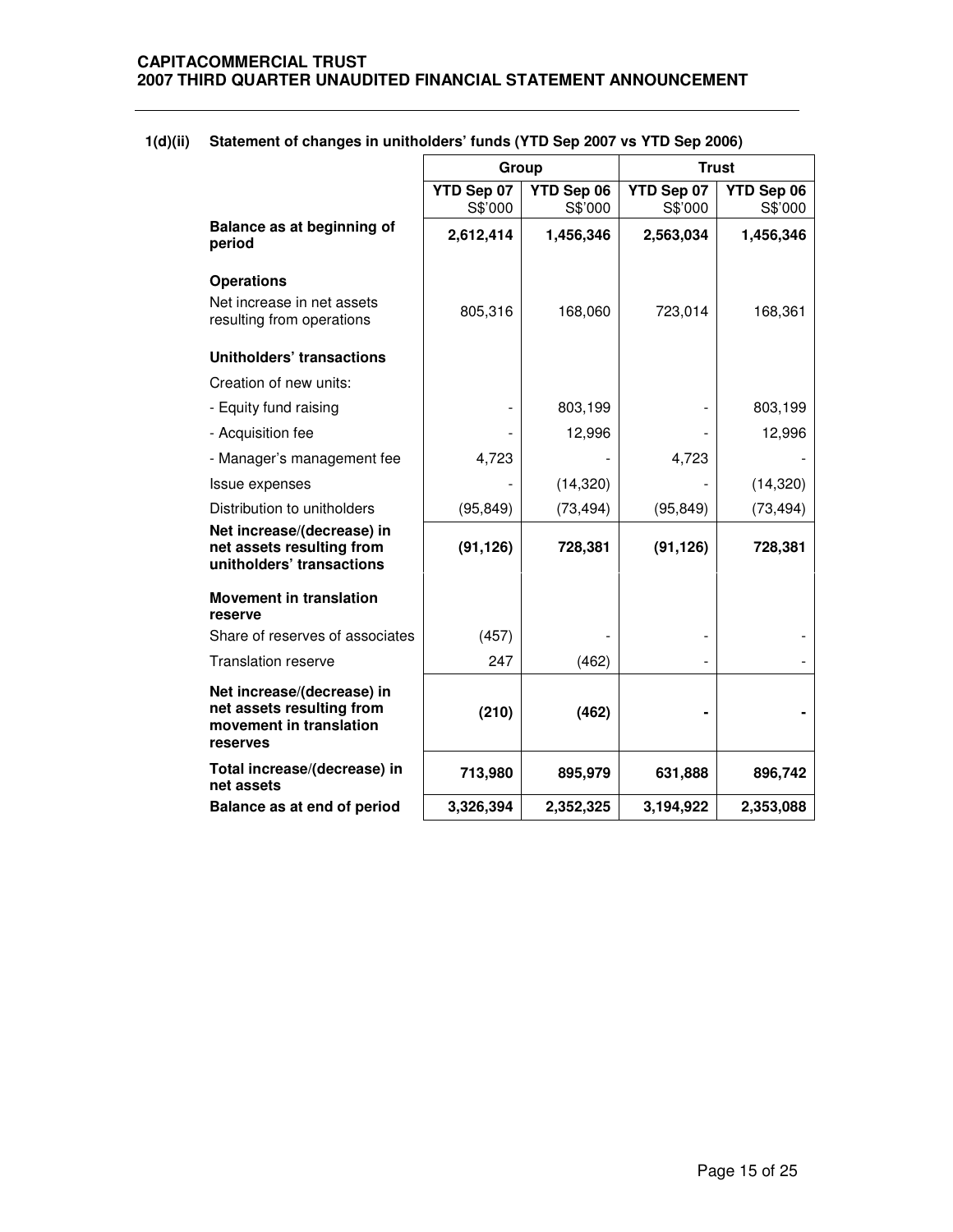### **1(e)(i) Details of any change in the units (3Q 2007 vs 3Q 2006)**

|                                                                                                                           | <b>Trust</b>  |               |
|---------------------------------------------------------------------------------------------------------------------------|---------------|---------------|
|                                                                                                                           | 3Q 2007       | 3Q 2006       |
|                                                                                                                           | Units         | Units         |
| Balance as at beginning of period                                                                                         | 1,383,555,748 | 896,270,700   |
| Issue of new units:                                                                                                       |               |               |
| - part settlement for the purchase of Raffles City                                                                        |               | 478,968,977   |
| - in settlement of the acquisition fee for acquiring<br><b>Raffles City</b>                                               |               | 6,918,285     |
| - in settlement of the manager's management fee in<br>relation to CCT's 60% interest in Raffles City<br>through RCS Trust | 539,176       |               |
| Balance as at end of period                                                                                               | 1,384,094,924 | 1,382,157,962 |

**1(e)(ii) Details of any change in the units (YTD Sep 2007 vs YTD Sep 2006)**

|                                                                                                                           | <b>Trust</b>          |                       |
|---------------------------------------------------------------------------------------------------------------------------|-----------------------|-----------------------|
|                                                                                                                           | YTD Sep 2007<br>Units | YTD Sep 2006<br>Units |
| Balance as at beginning of period                                                                                         | 1,382,389,511         | 896,270,700           |
| Issue of new units:                                                                                                       |                       |                       |
| - part settlement for the purchase of Raffles City                                                                        |                       | 478,968,977           |
| - in settlement of the acquisition fee for acquiring<br><b>Raffles City</b>                                               |                       | 6,918,285             |
| - in settlement of the manager's management fee in<br>relation to CCT's 60% interest in Raffles City<br>through RCS Trust | 1,705,413             |                       |
| Balance as at end of period                                                                                               | 1,384,094,924         | 1,382,157,962         |

**2 Whether the figures have been audited, or reviewed and in accordance with which standard (eg. The Singapore Standard on Auditing 910 (Engagement to Review Financial Statements), or an equivalent standard)** 

The figures have not been audited nor reviewed by our auditors.

**3 Where the figures have been audited or reviewed, the auditor's report (including any qualifications or emphasis of matter)** 

Not applicable.

**4 Whether the same accounting policies and methods of computation as in the issuer's most recent audited annual financial statements have been complied** 

The accounting policies and methods of computation applied in the financial statements for the current reporting period are consistent with the audited financial statements for the year ended 31 December 2006 except as noted in item 5 below.

I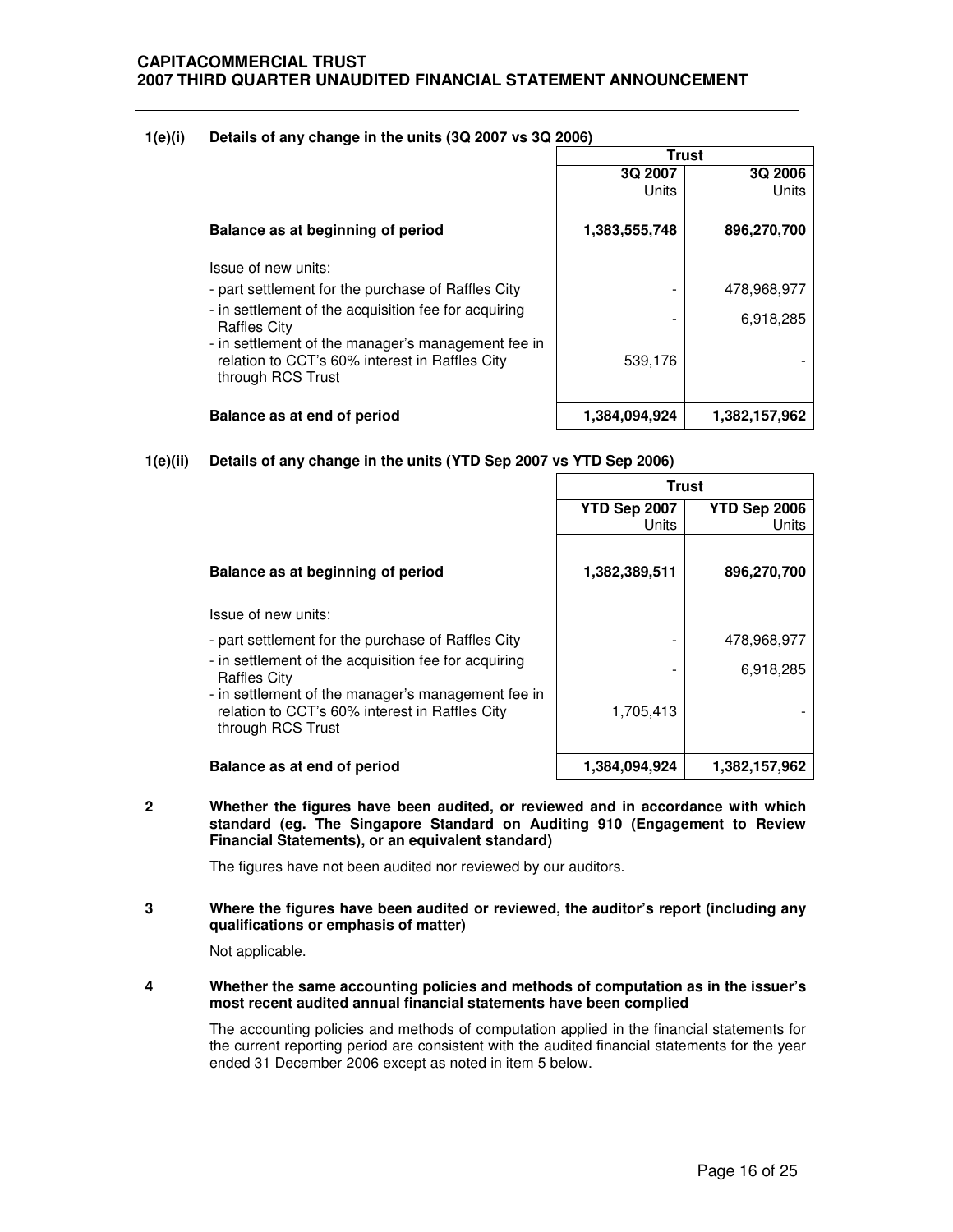### **5 If there are any changes in the accounting policies and methods of computation, including any required by an accounting standard, what has changed, as well as the reasons for, and the effect of, the change**

 With the introduction of FRS 40: Investment Property with effect from 2007, Earnings per Unit are computed based on Total Return for the Period after Tax. Prior to this, Earnings per Unit were computed based on Net Income after Tax.

### **6 Earnings per unit ("EPU") and distribution per unit ("DPU") for the financial period**

### **Earnings per unit**

In computing the EPU, the weighted average number of units for the period is used for the computation. Comparative EPU have been restated to be consistent with current period's presentation.

|                                                       | Group             |                   | <b>Trust</b>  |               |
|-------------------------------------------------------|-------------------|-------------------|---------------|---------------|
|                                                       | 3Q 2007           | 3Q 2006           | 3Q 2007       | 3Q 2006       |
| Weighted average<br>number of units for<br>the period | 1,383,878,081     | 1,054,411,403     | 1,383,878,081 | 1,054,411,403 |
| Earnings per unit<br>(EPU)<br>Based on the            |                   |                   |               |               |
| weighted average<br>number of units for<br>the period | 1.69 <sub>¢</sub> | 1.04 <sub>c</sub> | 1.84¢         | 1.07¢         |
| Based on fully diluted<br>basis                       | 1.69 <sub>¢</sub> | 1.04c             | 1.84¢         | 1.07¢         |

|                                                                | Group         |              | <b>Trust</b>       |              |
|----------------------------------------------------------------|---------------|--------------|--------------------|--------------|
|                                                                | YTD Sep 2007  | YTD Sep 2006 | YTD Sep 2007       | YTD Sep 2006 |
| Weighted average<br>number of units for<br>the period          | 1,383,338,328 | 949,563,538  | 1,383,338,328      | 949,563,538  |
| Earnings per unit<br>(EPU)<br>Based on the<br>weighted average |               |              |                    |              |
| number of units for<br>the period                              | 58.22¢        | 17.70¢       | 52.27 <sub>0</sub> | 17.73¢       |
| Based on fully diluted<br>basis                                | 58.22¢        | 17.70¢       | 52.27c             | 17.73¢       |

The diluted EPU is the same as the basic EPU as there are no significant dilutive instruments in issue during the period.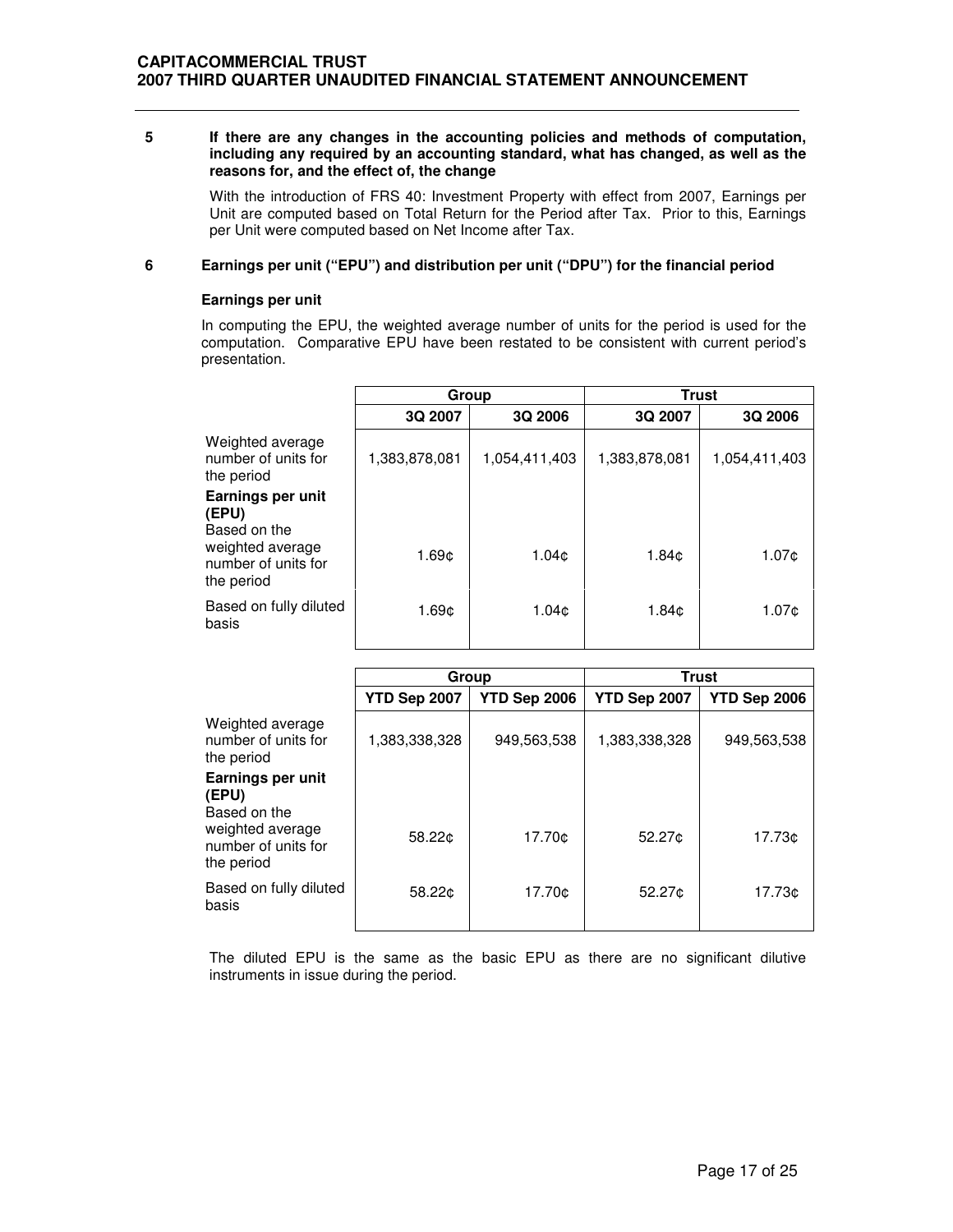# **Distribution per unit**

In computing the DPU, the number of units as at the end of each period is used for the computation. The DPU for the Group and Trust are the same.

|                                                                 | 3Q 2007           | 3Q 2006       | <b>YTD Sep</b><br>2007 | <b>YTD Sep</b><br>2006 |
|-----------------------------------------------------------------|-------------------|---------------|------------------------|------------------------|
| Number of units in<br>issue as at end of<br>period              | 1,384,094,924     | 1,382,157,962 | 1,384,094,924          | 1,382,157,962          |
| <b>Distribution per unit</b><br>(DPU)                           |                   |               |                        |                        |
| Based on the number<br>of units in issue as at<br>end of period | 2.14 <sub>c</sub> | 1.80¢         | 6.37c                  | 5.29 <sub>0</sub>      |

## **7 Net asset value ("NAV") backing per unit based on issued units at the end of the period**

|                                                                                 | Group          |                | <b>Trust</b>   |                |
|---------------------------------------------------------------------------------|----------------|----------------|----------------|----------------|
|                                                                                 | 30 Sep<br>2007 | 31 Dec<br>2006 | 30 Sep<br>2007 | 31 Dec<br>2006 |
| NAV per unit                                                                    | S\$2.40        | S\$1.89        | S\$2.31        | S\$1.85        |
| Adjusted NAV per unit<br>(excluding the distributable<br>income to unitholders) | S\$2.38        | S\$1.86        | S\$2.29        | S\$1.83        |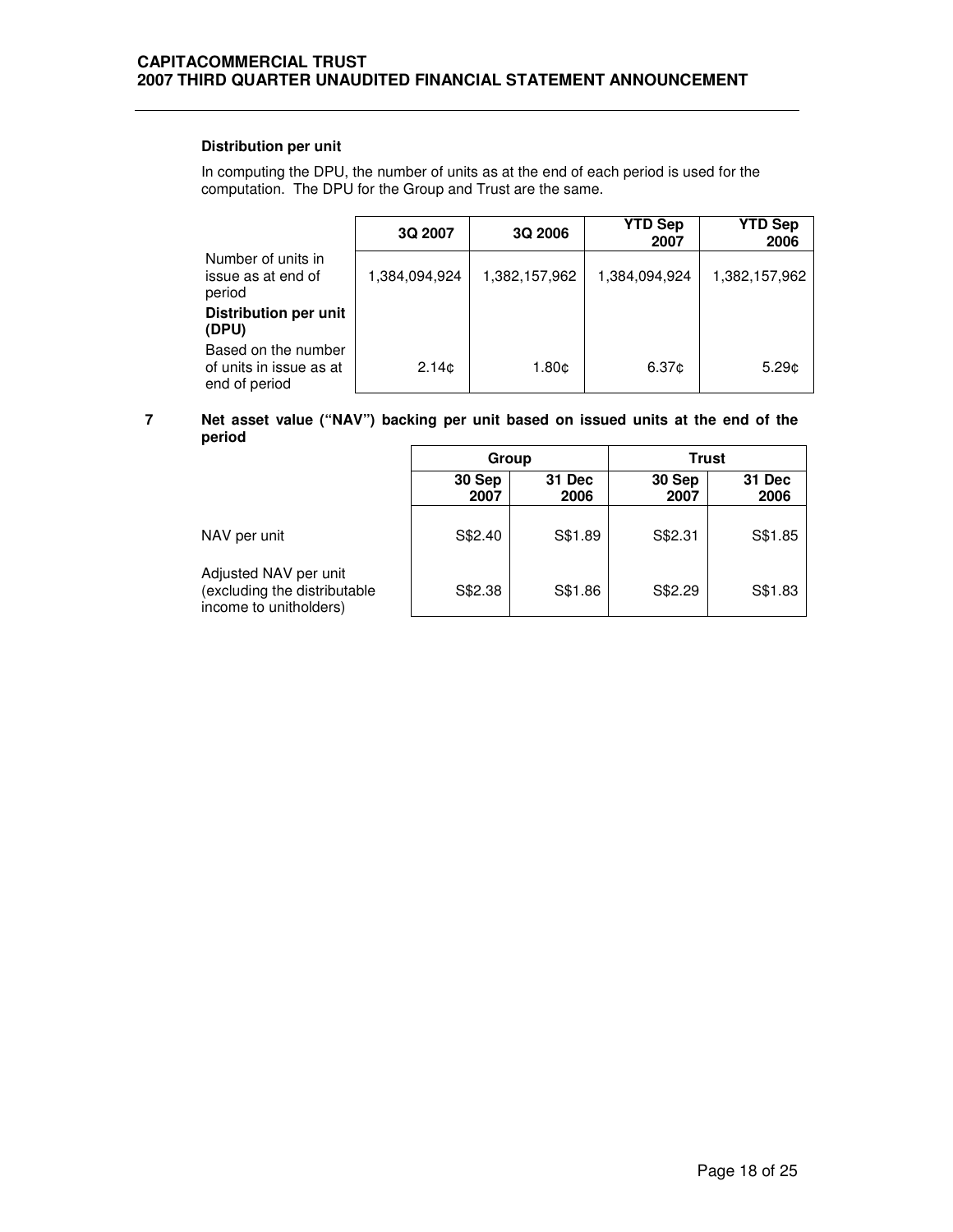# **CAPITACOMMERCIAL TRUST 2007 THIRD QUARTER UNAUDITED FINANCIAL STATEMENT ANNOUNCEMENT**

| 8 |  |  | Review of the performance |
|---|--|--|---------------------------|
|---|--|--|---------------------------|

|                                                                | Group              |                    |                                   |                                   |
|----------------------------------------------------------------|--------------------|--------------------|-----------------------------------|-----------------------------------|
|                                                                | 3Q 2007<br>S\$'000 | 3Q 2006<br>S\$'000 | <b>YTD Sep</b><br>2007<br>S\$'000 | <b>YTD Sep</b><br>2006<br>S\$'000 |
| <b>Statement of Total Return</b>                               |                    |                    |                                   |                                   |
| Gross revenue                                                  | 60,650             | 38,585             | 178,050                           | 99,353                            |
| Property operating expenses                                    | (17, 443)          | (10, 300)          | (48, 455)                         | (25, 462)                         |
| Net property income                                            | 43,207             | 28,285             | 129,595                           | 73,891                            |
| Interest income                                                | 348                | 231                | 906                               | 810                               |
| Other income                                                   |                    |                    | 428                               |                                   |
| Loss from re-measurement of<br>derivatives                     | (3,886)            | (7, 734)           | (7, 478)                          | (2,540)                           |
| Manager's management fees                                      | (3,401)            | (1, 512)           | (9,902)                           | (4,676)                           |
| Trust expense                                                  | (1,316)            | (435)              | (3,092)                           | (1,632)                           |
| Borrowing costs                                                | (12,656)           | (7,904)            | (36, 723)                         | (18, 389)                         |
| Net income                                                     | 22,296             | 10,931             | 73,734                            | 47,464                            |
| Gain on sale of investment<br>property                         | 625                |                    | 625                               |                                   |
| Share of profit of associate                                   | 777                |                    | 1,257                             |                                   |
| Net appreciation on<br>revaluation of investment<br>properties |                    |                    | 730,220                           | 120,665                           |
| Total return for the period<br>before income tax               | 23,698             | 10,931             | 805,836                           | 168,129                           |
| Income tax                                                     | (296)              | (51)               | (520)                             | (69)                              |
| Total return for the period<br>after income tax                | 23,402             | 10,880             | 805,316                           | 168,060                           |
| <b>Distribution Statement</b>                                  |                    |                    |                                   |                                   |
| Net income                                                     | 22,296             | 10,931             | 73,734                            | 47,464                            |
| Net tax adjustments                                            | 6,038              | 8,671              | 13,342                            | 3,480                             |
| Adjustments                                                    | 1,220              | (214)              | 1,004                             | (307)                             |
| Income available for<br>distribution to unitholders            | 29,554             | 19,388             | 88,080                            | 50,637                            |
| Distributable income to<br>unitholders                         | 29,554             | 19,388             | 88,080                            | 50,637                            |
| Earnings per unit (cents)                                      | 1.69¢              | 1.04¢              | 58.22¢                            | 17.70¢                            |
| Distribution per unit (cents)                                  | $2.14$ ¢           | 1.80¢              | 6.37¢                             | 5.29¢                             |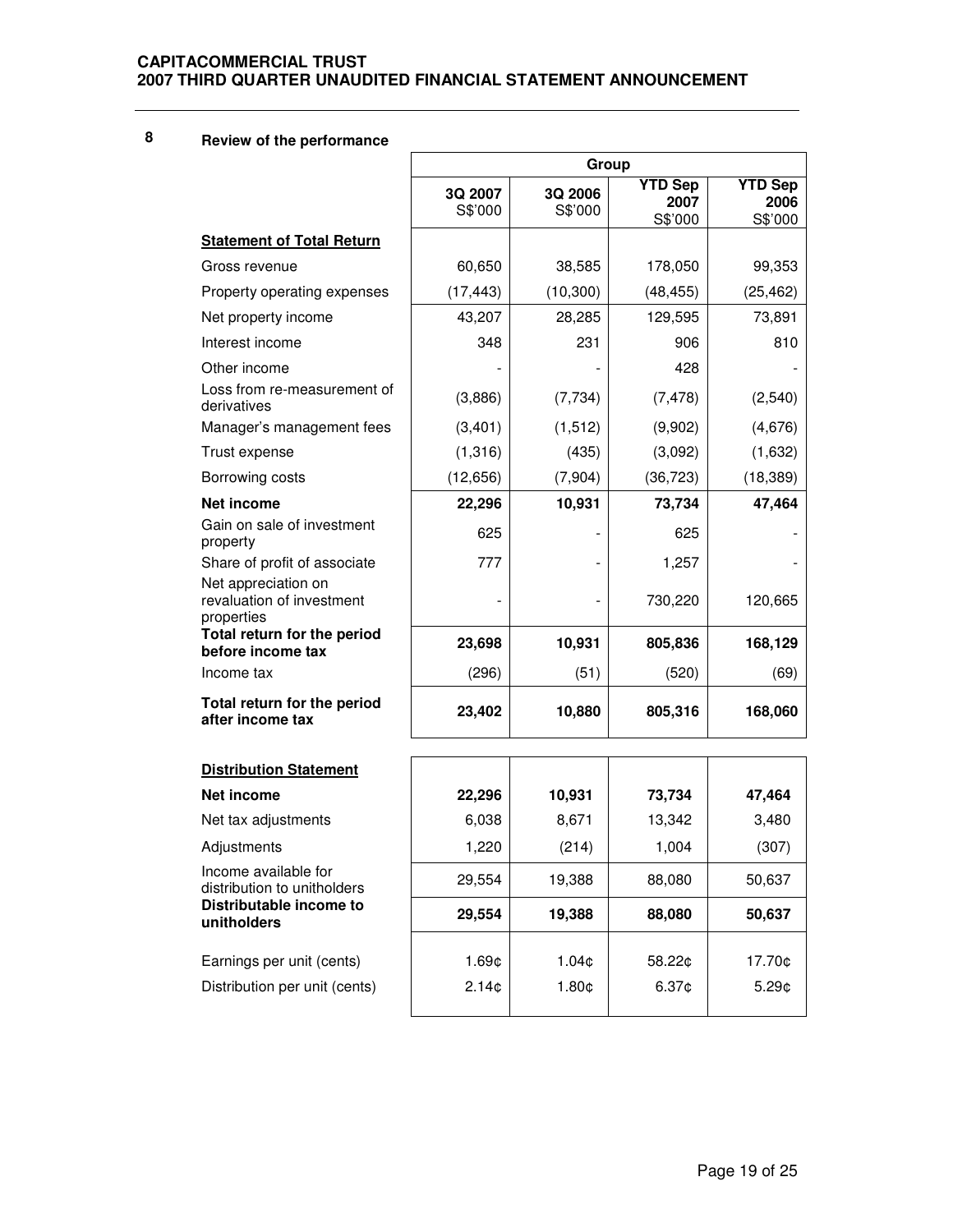#### **Review of performance 3Q 2007 vs 3Q 2006**

 Gross revenue of S\$60.7 million for 3Q 2007 was higher than 3Q 2006 by S\$22.1 million or 57.2%. This was mainly due to the consolidation of CCT's 60% interest in RCS Trust (approximately S\$17.7 million) which was acquired in September 2006, higher rental income of S\$3.8 million, higher car park income and other income.

Property operating expenses of S\$17.4 million was higher in 3Q 2007 by S\$7.1 million or 69.3%. This was mainly due to the consolidation of property operating expenses from CCT's 60% interest in RCS Trust, higher property tax, utility costs and maintenance cost incurred for the CCT properties.

Trust expenses of S\$1.3 million was higher in 3Q 2007 by S\$0.9 million or 202.5% due to higher professional fees. Borrowing costs of S\$12.7 million were higher in 3Q 2007 by S\$4.8 million or 60.1% due mainly to the consolidation of additional borrowings for CCT's 60% interest in the borrowings of RCS Trust (S\$519.6 million), additional short term borrowings and higher interest costs arising from the S\$153.3 million term loan which reverted to floating rate in March 2007. Interest rate swap contracts for S\$390 million had been put in place to fix the interest costs for periods of between 5 and 7 years, thus extending the weighted average term to expiry to 3.6 years as at 30 September 2007. This resulted in an average all-in interest rate of 3.9%.

#### **Review of performance YTD Sep 2007 vs YTD Sep 2006**

 Gross revenue of S\$178.1 million for YTD Sep 2007 was higher than YTD Sep 2006 by S\$78.7 million or 79.2%. This was mainly due to the consolidation of CCT's 60% interest in RCS Trust (approximately S\$66.0 million) which was acquired in September 2006 as well as higher rental income, car park income and other income.

Property operating expenses of S\$48.5 million for YTD Sep 2007 were higher than YTD Sep 2006 by S\$23.0 million or 90.3%. This was mainly due to the consolidation of property operating expenses from CCT's 60% interest in the property operating expenses of RCS Trust, higher property tax, utility costs and maintenance cost incurred for the CCT properties.

Trust expenses of S\$3.1 million was higher in YTD Sep 2007 by S\$1.5 million or 89.5% due to higher professional fees. Borrowing costs were higher in YTD Sep 2007 by S\$18.3 million or 99.7% due to the additional borrowings for RCS Trust (CCT's 60% interest amounting to S\$519.6 million) as well as additional short term loan drawn down and higher interest cost due to the S\$153.3 million term loan which was reverted to floating rate in March 2007.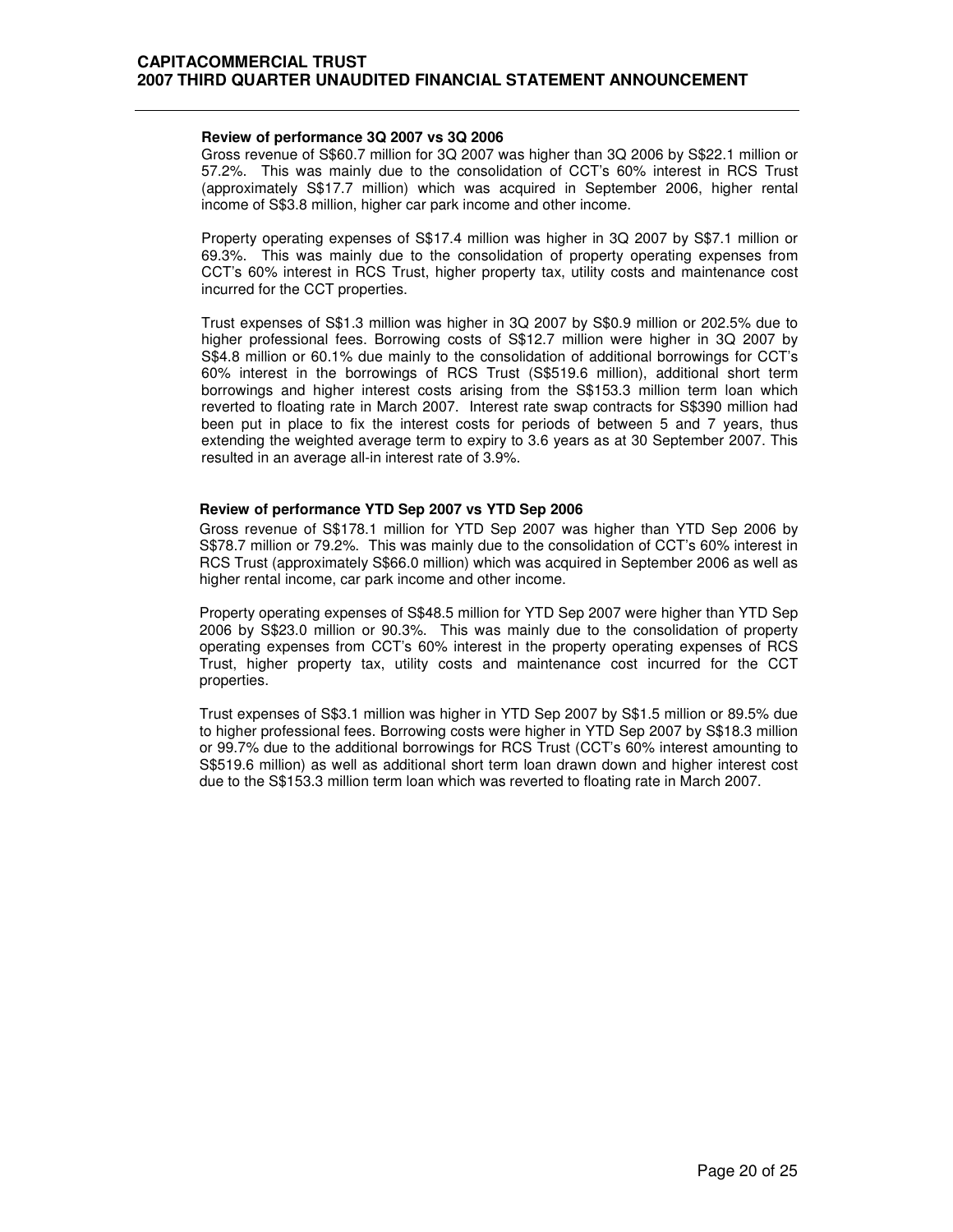# **9 Variance between the forecast or prospectus statement (if disclosed previously) and the actual results**

**9(i) Statement of Total Return (Actual vs Forecast)** 

|                                                             | 1 July 2007 to 30 September 2007 |                          |                                  |                | <b>YTD Sep</b><br>2007 |
|-------------------------------------------------------------|----------------------------------|--------------------------|----------------------------------|----------------|------------------------|
|                                                             | Group                            |                          | Adjusted Group <sup>1</sup>      |                |                        |
|                                                             | <b>Actual</b><br>S\$'000         | <b>Actual</b><br>S\$'000 | Forecast <sup>2</sup><br>S\$'000 | Change<br>%    | Actual<br>S\$'000      |
| Gross rental income                                         | 54,215                           | 53,452                   | 50,088                           | 6.7            | 156,747                |
| Car park income                                             | 4,133                            | 4,079                    | 3,211                            | 27.0           | 11,690                 |
| Other income                                                | 2,302                            | 2,195                    | 1,436                            | 52.9           | 6,060                  |
| <b>Gross revenue</b>                                        | 60,650                           | 59,726                   | 54,735                           | 9.1            | 174,497                |
| Property management fees                                    | (1,733)                          | (1,673)                  | (1, 555)                         | 7.6            | (4,971)                |
| Property tax                                                | (6, 134)                         | (6,076)                  | (4,203)                          | 44.6           | (15, 140)              |
| Other property operating<br>expenses                        | (9,576)                          | (9,480)                  | (9, 161)                         | 3.5            | (27, 316)              |
| <b>Property operating expenses</b>                          | (17, 443)                        | (17, 229)                | (14, 919)                        | 15.5           | (47, 427)              |
| Net property income                                         | 43,207                           | 42,497                   | 39,816                           | 6.7            | 127,070                |
| Interest income                                             | 348                              | 212                      | 120                              | 76.7           | 735                    |
| Investment income                                           |                                  | 323                      | 347                              | (6.9)          | 965                    |
| Other income                                                |                                  |                          |                                  |                | 428                    |
| Loss from re-measurement of<br>derivatives                  | (3,886)                          | (3,886)                  |                                  | N <sub>m</sub> | (7, 478)               |
| Manager's management fees                                   | (3,401)                          | (3,401)                  | (2,935)                          | 15.9           | (9,902)                |
| Trust expenses                                              | (1,316)                          | (1, 341)                 | (630)                            | 112.9          | (2,900)                |
| Borrowing costs                                             | (12, 656)                        | (12, 132)                | (12, 435)                        | (2.4)          | (35, 547)              |
| Net income before share of<br>profit of associate           | 22,296                           | 22,272                   | 24,283                           | (8.3)          | 73,371                 |
| Gain on sale of investment<br>property                      | 625                              |                          |                                  |                |                        |
| Share of profit of associate                                | 777                              | 777                      |                                  | Nm             | 1,257                  |
| Net appreciation on revaluation<br>of investment properties |                                  |                          |                                  |                | 729,339                |
| Total return for the period<br>before income tax            | 23,698                           | 23,049                   | 24,283                           | (5.1)          | 803,967                |
| <b>Distribution Statement</b>                               |                                  |                          |                                  |                |                        |
| Net income before share of<br>profit of associate           | 22,296                           | 22,272                   | 24,283                           | (8.3)          | 73,371                 |
| Net tax adjustments                                         | 6,038                            | 6,038                    | 1,763                            | 242.5          | 13,342                 |
| Other adjustments                                           | 1,220                            | 1,244                    |                                  | Nm             | 1,367                  |
| Income available for<br>distribution to unitholders         | 29,554                           | 29,554                   | 26,046                           | 13.5           | 88,080                 |
| Distributable Income to<br>unitholders                      | 29,554                           | 29,554                   | 26,046                           | 13.5           | 88,080                 |
| Distribution per unit (in cents)                            |                                  |                          |                                  |                |                        |
| For the period                                              | 2.14c                            | 2.14c                    | $1.90e^3$                        | 12.6           | 6.37c                  |
| <b>Annualised</b>                                           | 8.49c                            | 8.49c                    | $7.52e^3$                        | 12.6           | 8.52¢                  |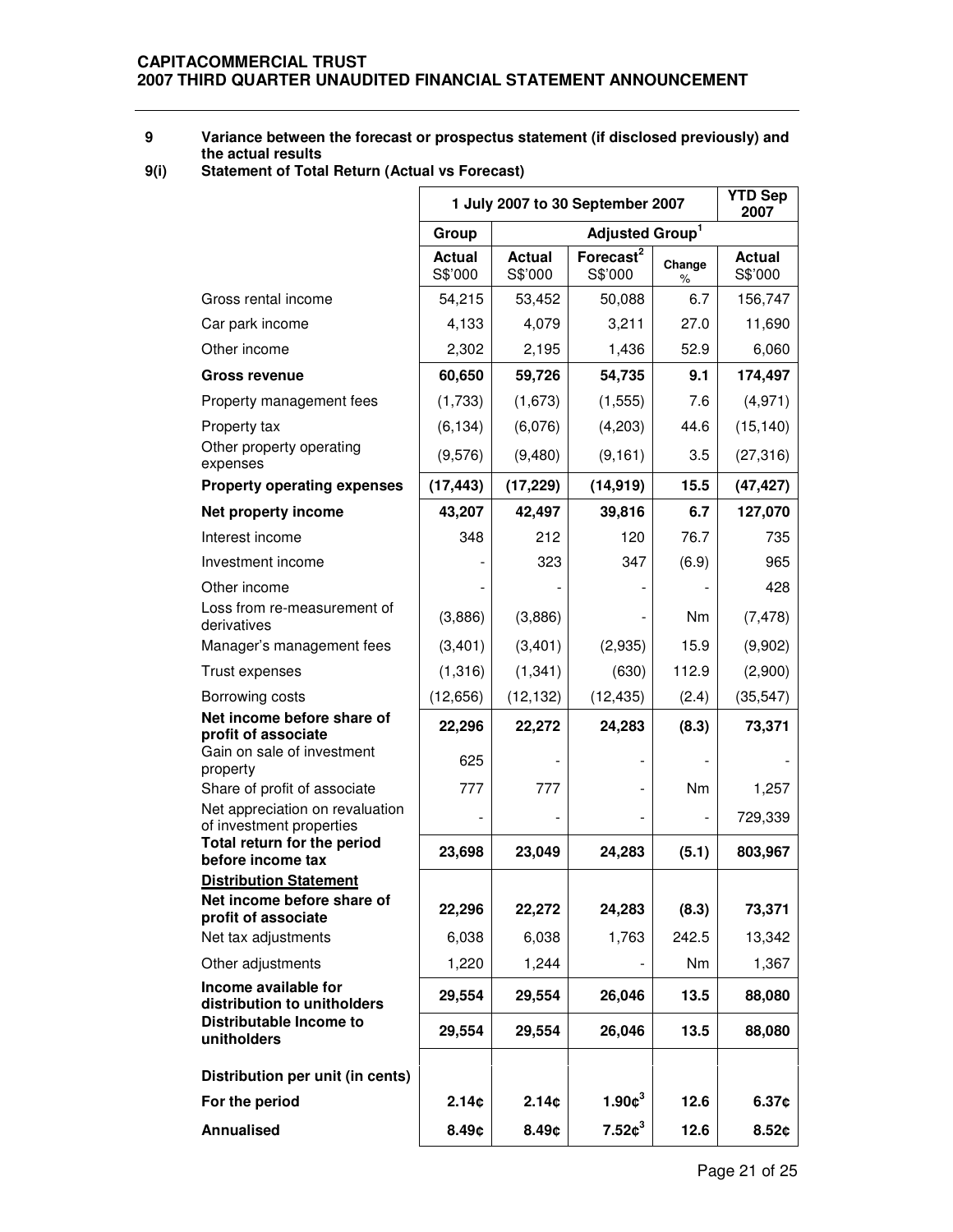#### **Footnotes**

- (1) Adjusted Group results are after including CCT's proportionate interest (60%) in RCS Trust on a line-by-line basis and the results of Aragorn accounted for as "Investment Income".
- (2) The forecast for the period 1 July 2007 to 30 September 2007 is derived from the forecast shown in the CCT Circular dated 15 August 2006 for the equity fund raising to acquire Raffles City.
- (3) In the CCT Circular, the forecast DPU was calculated based on an assumed issue price of S\$1.65 cents per unit for the equity fund raising to acquire Raffles City. With the actual issue price of new units at S\$1.68 cents per unit, the forecast DPU is re-calculated based on the actual number of new units issued.

#### **9(ii) Breakdown of total gross revenue (by property)**

|                              | <b>Adjusted Group</b><br><b>YTD Sep</b><br>1 July 2007 to 30 September 2007<br>2007 |                       |        |               |
|------------------------------|-------------------------------------------------------------------------------------|-----------------------|--------|---------------|
|                              |                                                                                     |                       |        |               |
|                              | <b>Actual</b>                                                                       | Forecast <sup>2</sup> | Change | <b>Actual</b> |
|                              | S\$'000                                                                             | S\$'000               | %      | S\$'000       |
| <b>Capital Tower</b>         | 10,968                                                                              | 10,781                | 1.7    | 32,160        |
| 6 Battery Road               | 9,712                                                                               | 8,399                 | 15.6   | 27,990        |
| <b>HSBC Building</b>         | 2,184                                                                               | 2,184                 |        | 6,463         |
| <b>Starhub Centre</b>        | 3,358                                                                               | 3,209                 | 4.6    | 10,008        |
| Robinson Point               | 1,819                                                                               | 1,679                 | 8.3    | 5,185         |
| <b>Bugis Village</b>         | 2,335                                                                               | 1,996                 | 17.0   | 6,867         |
| Golden Shoe Car Park         | 2,596                                                                               | 2,030                 | 27.9   | 7,481         |
| Market Street Car Park       | 1,749                                                                               | 1,409                 | 24.1   | 5,006         |
| Sub-Total                    | 34,721                                                                              | 31,688                | 9.6    | 101,160       |
| 60% Interest in Raffles City | 25,005                                                                              | 23,047                | 8.5    | 73,337        |
| <b>Total gross revenue</b>   | 59,726                                                                              | 54,735                | 9.1    | 174,497       |

### **9(iii) Breakdown of net property income (by property)**

|                              | <b>Adjusted Group</b>            |                                  |             |                        |
|------------------------------|----------------------------------|----------------------------------|-------------|------------------------|
|                              | 1 July 2007 to 30 September 2007 |                                  |             | <b>YTD Sep</b><br>2007 |
|                              | <b>Actual</b><br>S\$'000         | Forecast <sup>2</sup><br>S\$'000 | Change<br>% | Actual<br>S\$'000      |
| <b>Capital Tower</b>         | 7,071                            | 7,615                            | (7.1)       | 21,683                 |
| 6 Battery Road               | 6,808                            | 5,950                            | 14.4        | 20,177                 |
| <b>HSBC Building</b>         | 2,169                            | 2,177                            | (0.4)       | 6,419                  |
| <b>Starhub Centre</b>        | 2,522                            | 2,315                            | 8.9         | 7,506                  |
| <b>Robinson Point</b>        | 1,225                            | 1,177                            | 4.1         | 3,536                  |
| <b>Bugis Village</b>         | 1,844                            | 1,526                            | 20.8        | 5,440                  |
| Golden Shoe Car Park         | 1,935                            | 1,460                            | 32.5        | 5,677                  |
| Market Street Car Park       | 1,275                            | 986                              | 29.3        | 3,809                  |
| Sub-Total                    | 24,849                           | 23,206                           | 7.1         | 74,247                 |
| 60% Interest in Raffles City | 17,648                           | 16,610                           | 6.2         | 52,823                 |
| Total net property income    | 42,497                           | 39,816                           | 6.7         | 127,070                |

### **Footnotes**

- (1) Adjusted Group results are after including CCT's proportionate interest (60%) in RCS Trust on a line-by-line basis and the results of Aragorn accounted for as "Investment Income".
- (2) The forecast for the period 1 July 2007 to 30 September 2007 is derived from the forecast shown in the CCT Circular dated 15 August 2006 for the equity fund raising to acquire Raffles City.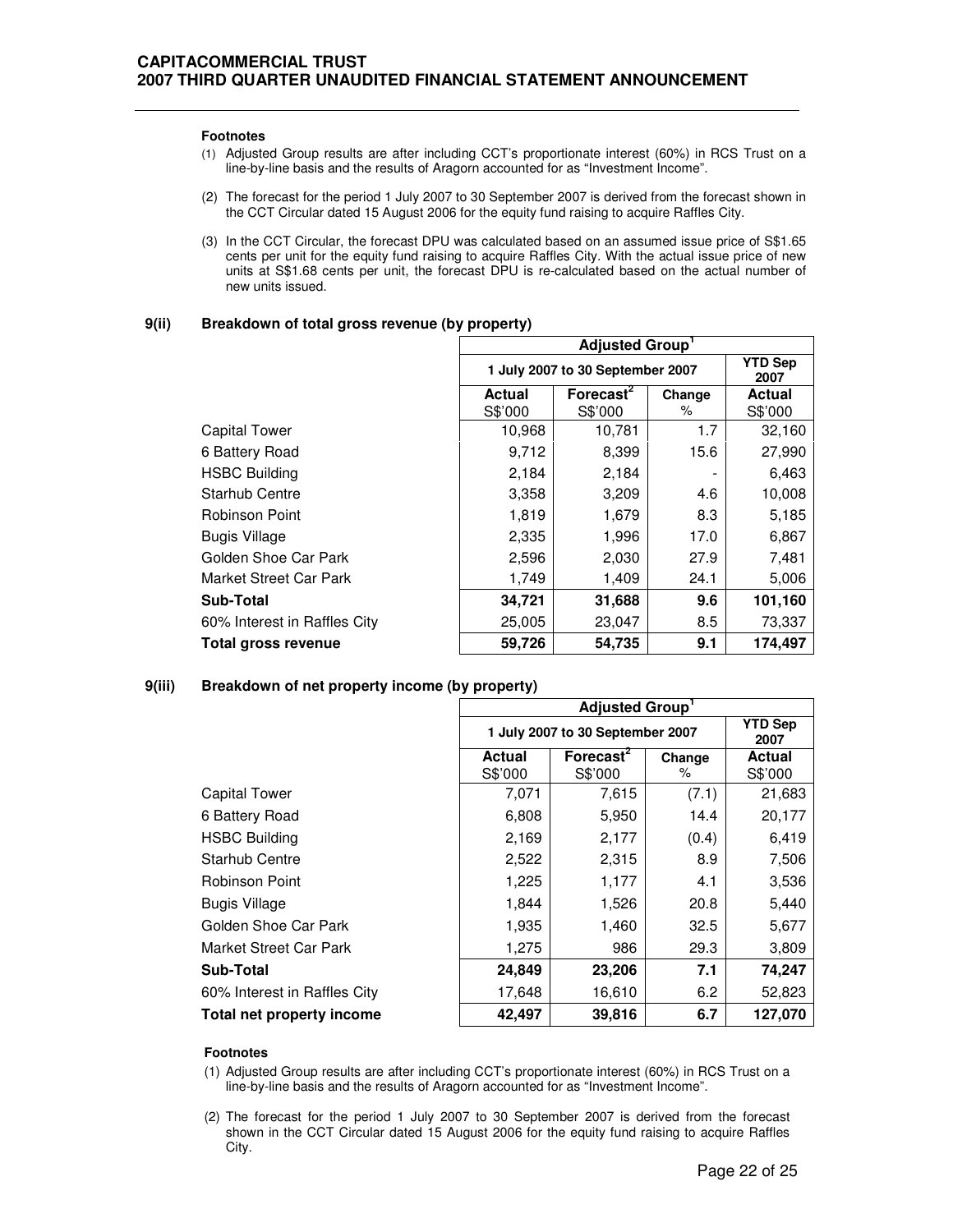#### **Review of the performance for period 1 July 2007 to 30 September 2007**

 Gross revenue of S\$59.7 million was higher than forecast by S\$5.0 million or 9.1% on a portfolio basis. This was due mainly to the contribution from increased rental income, car park income and other income. The re-configuration works at Capital Tower had completed and most of the retail outlets have commenced their operations.

Net property income of S\$42.5 million was higher than forecast by S\$2.7 million or 6.7% was due to higher revenue achieved partially offset by higher property operating expenses of S\$2.3 million or 15.5%. The main contributing factors of the higher property operating expenses are higher property tax of S\$1.9 million resulted from the revision of annual value, higher utility cost of S\$0.4 million and higher marketing expenses of S\$0.2 million.

The trust expenses of S\$1.3 million were higher than forecast by S\$0.7 million or 112.9% mainly due to higher professional fees incurred in relation to the proposed acquisition of Wilkie Edge.

The net tax adjustment included the add-back of the loss from measurement of derivatives and the management fees paid in units (for RCS Trust) which were non-tax deductible items.

#### **10 Commentary on the competitive conditions of the industry in which the group operates and any known factors or events that may effect the group in the next reporting period and the next 12 months**

 The Singapore economy continued to register strong growth in 3Q 2007. Advance estimates by the Ministry of Trade and Industry showed that real GDP rose by 9.4% on a year-on-year basis in 3Q 2007 as compared to 8.7% in the previous quarter. This indicates that the Singapore economy is well on track to meet the 7% to 8% growth forecast for 2007. On a quarter-to-quarter seasonally adjusted annualised basis, real GDP growth decelerated to 6.4% from 14.4% in 2Q 2007.

While demand for office space was strong in 2Q 2007, leasing activities were confined to smaller space of about 2,000 to 9,000 sq ft due to limited availability of large contiguous space. Corporate occupiers are starting to show greater acceptance to relocate to business parks while some financial institutions are prepared to move support functions out of the prime CBD to take advantage of the widening rental differential.

The demand for office space continued to be strong and broad-based in 3Q 2007 and the financial and banking sector continued to be the key driver. According to CB Richard Ellis ("CBRE"), average prime office rents have surpassed the 1990 historical peak of S\$11.50 psf per month to reach S\$12.60 psf per month in 3Q 2007, representing a 16.7% increase quarter-on-quarter and 82.6% increase year-on-year. Grade A office rents averaged S\$14.90 psf per month, an increase of 13.7% quarter-on-quarter and 96.1% year-on-year.

After two years of unprecedented increases, CBRE expects office rental to grow more moderately with the government reacting to curb escalating business costs by releasing more land sites for office developments.

Given the current global credit environment, Singapore dollar borrowing costs are expected to rise in the coming months. As the current CCT loan portfolio is 87% fixed, CCT is well-hedged against upward interest rate movements.

#### **Outlook for 2007**

 The manager of CCT expects to perform better than the forecast distribution of 7.60 cents per unit for the projection year 1 January 2007 to 31 December 2007 as shown in the CCT Circular dated 15 August 2006 for the equity fund raising to acquire Raffles City, adjusted for the actual number of new units issued based on an issue price of S\$1.68 per unit.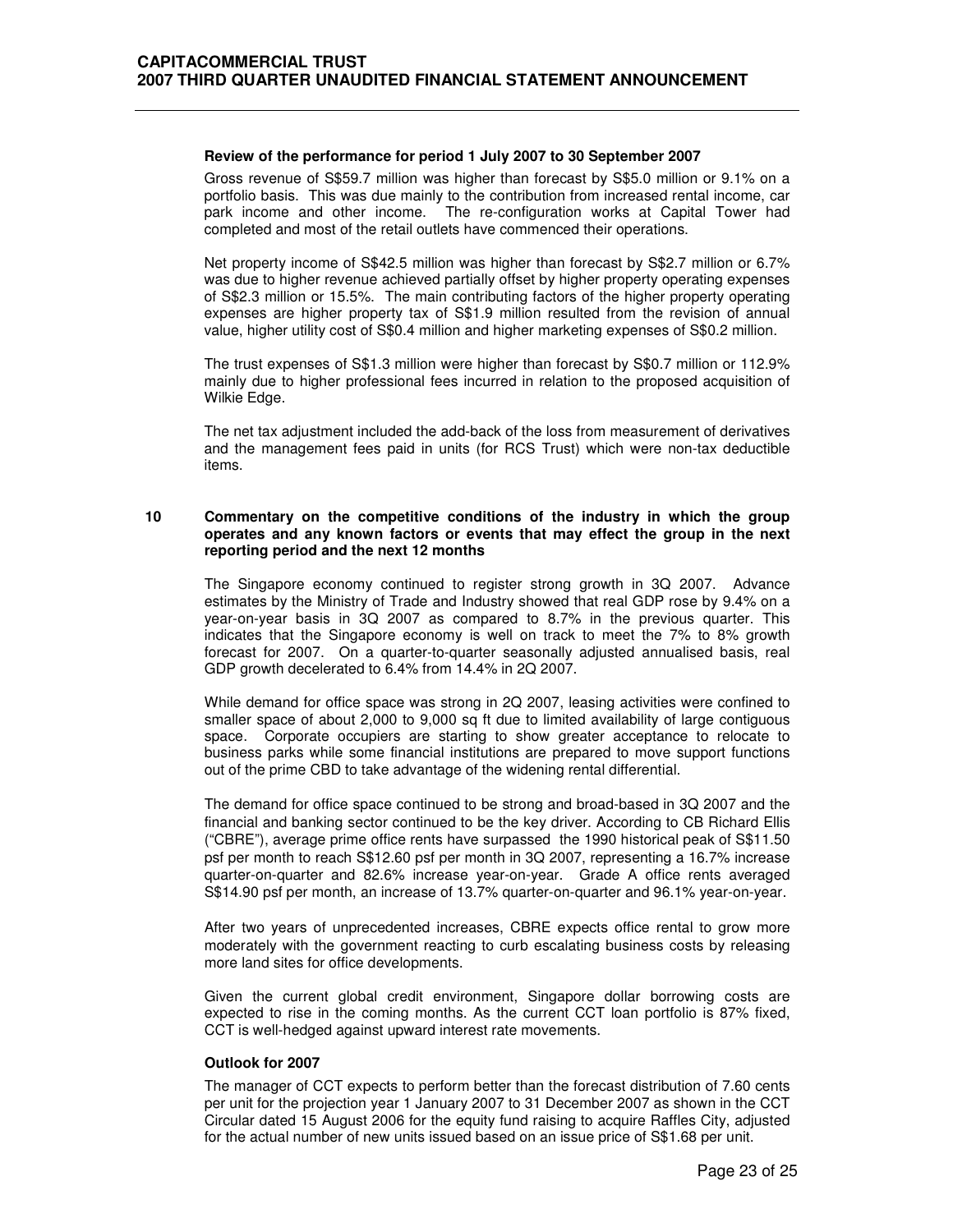### **11 Distributions**

#### **11(a) Current financial period**

Any distributions declared for the current financial period? No.

### **11(b) Corresponding period of the preceding financial period**

Any distributions declared for the corresponding period of the Any distributions declared for the corresponding period of the Yes.<br>immediate preceding financial periods?

- Name of distribution Distribution for the period from 1 January 2006 to 31 August 2006 (being the day immediately prior to the date on which new units were issued pursuant to the equity funds raising exercise for the acquisition of Raffles City (see the CCT Circular dated 15 August 2006)).
- Distribution type i) Taxable income ii) Tax-exempt income Distribution rate i) Taxable income distribution – 4.58 cents per unit ii) Tax-exempt income distribution – 0.05 cents per unit Par value of units Not meaningful Tax rate Taxable income distribution Qualifying investors and individuals (other than those who hold their units through a partnership) will generally receive pre-tax distributions. These distributions are exempt from tax in the hands of individuals unless such distributions are derived through a Singapore partnership or from the carrying on of a trade, business or profession. Qualifying foreign non-individual investors will receive their distributions after deduction of tax at the rate of 10%. All other investors will receive their distributions after deduction of tax at the rate 20%. Tax-exempt income distribution

Tax-exempt income distribution is exempt from tax in the hands of all unitholders. Tax-exempt income relates to the net income from the investment in junior bonds of Aragorn.

| Books closure date | 31 August 2006    |
|--------------------|-------------------|
| Date paid          | 26 September 2006 |

**12 If no distribution has been declared/recommended, a statement to that effect**  NA